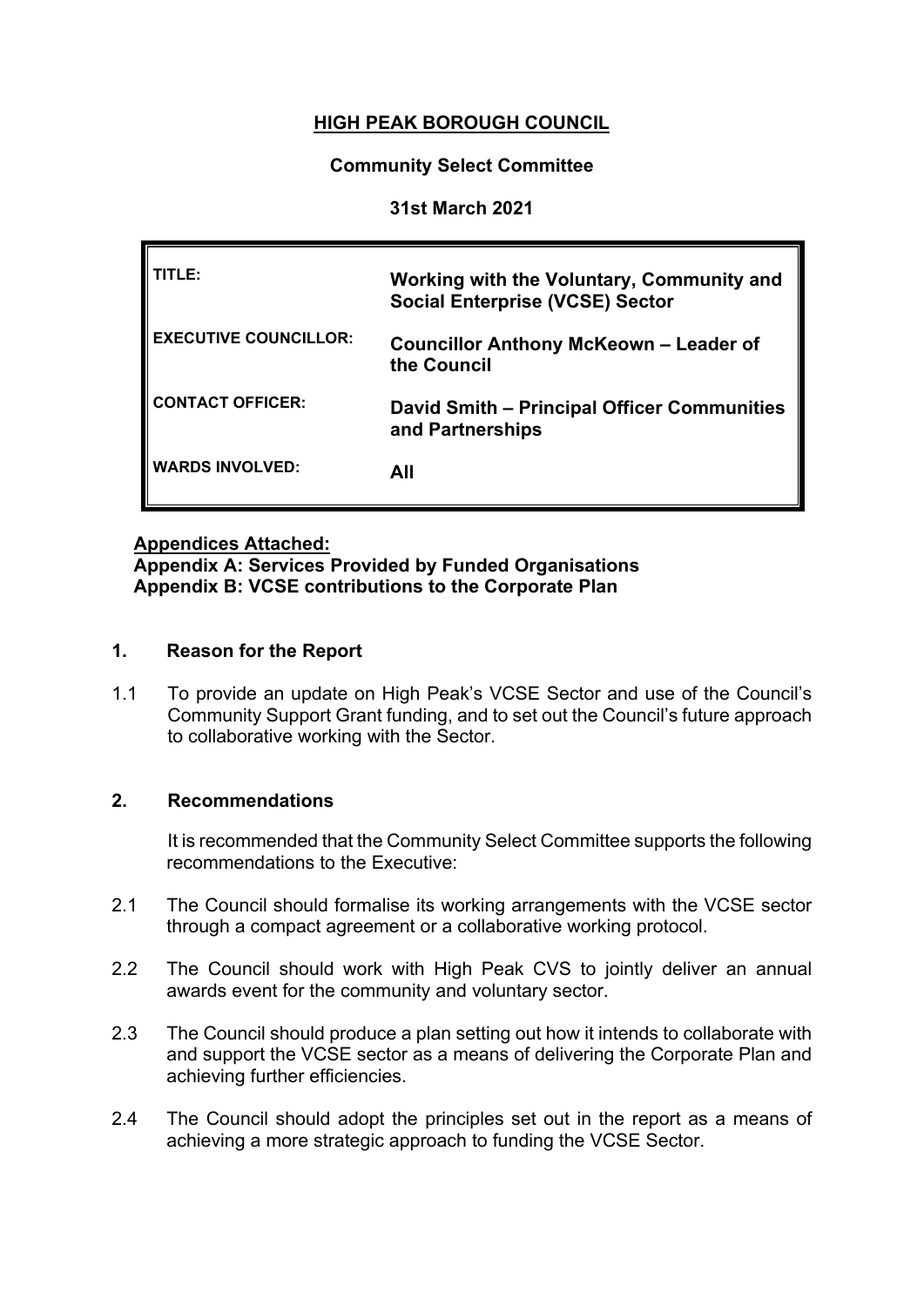- 2.5 The funding contribution to New Mills Volunteer Centre should be increased in 2021/22 to the same level as Connex and The Bureau (from £2,500 to £5,000) to support the organisation to improve their levels of support in areas such as Chapel-en-le-Frith and Whaley Bridge.
- 2.6 Levels of core Community Support Grant Funding for other organisations should remain the same for 2021/22.
- 2.7 The Council should provide additional funding where necessary for those VCSE Sector organisations (The Bureau and Glossopdale Furniture Project) that are experiencing short-term financial difficulties.
- 2.8 Councillors should be provided with regular updates on work with the VCSE Sector and key partnerships with an emphasis on how this has helped to achieve the Council's corporate objective.

#### **3. Executive Summary**

- 3.1 The Council's Corporate Plan highlights the importance of working with the community and partner organisations.
- 3.2 High Peak Borough Council provides grant funding for several VCSE sector organisations within the High Peak. The services provided by each of these organisations are listed at Appendix A.
- 3.3 Most of the funded organisations predict that they will face cost increases, additional training needs and will experience an increase in demand for their services. All the organisations, except for the CAB, expect to face medium to long term financial difficulties.
- 3.4 The Borough Council maintains links with local foodbanks and pantries but does not at this time provide ongoing grant funding. The Borough Council also has links to and/or provides operational support to organisations such as Friends of Pavilion Gardens, Whaley Memorial Park, Manor Park and Howard Park, Bee Wild (Glossop), Residents of Fairfield Association (ROFA), G52 (Gamesley) and Buxton Town Team.
- 3.5 The report presents an approach for further strengthening its relationship with the VCSE Sector, suggesting that:
	- An independent and diverse VCSE Sector plays an important role in improving the social, economic and environmental well-being of the High Peak.
	- HPBC's engagement with the VCSE Sector should be primarily focussed on delivery of the Council's Corporate Plan and opportunities to contribute to the Council's Efficiency & Rationalisation Programme**;** and
	- Councillors play important roles in championing the VCSE Sector as community leaders and scrutinising how the Council works with the sector.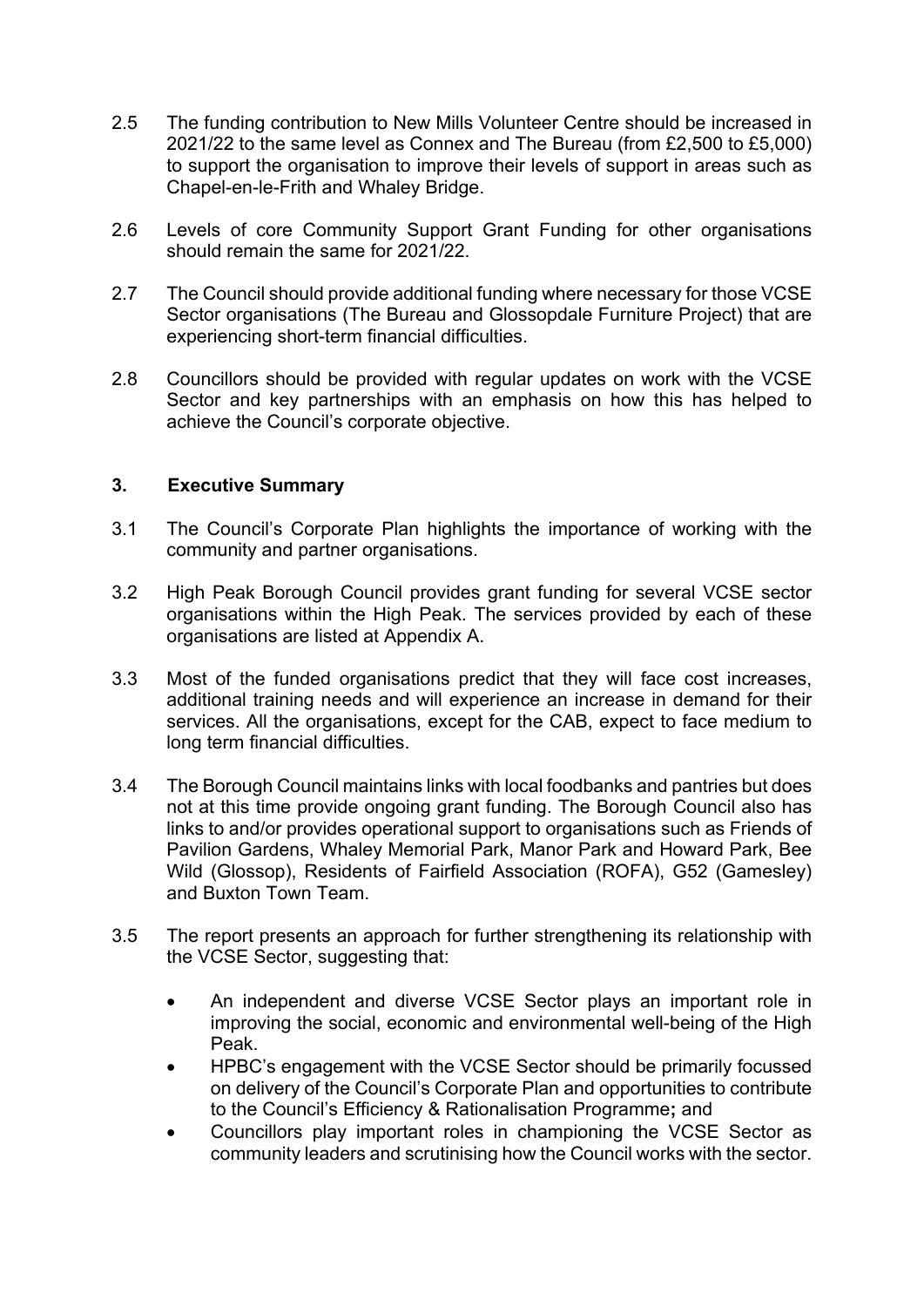#### **4. How this report links to Corporate Priorities**

4.1 Collaborative working with the VCSE Sector provides a mechanism for delivering the Council's corporate priorities. Aim 1 includes a specific objective of working with partners and the community to address health inequality, food and fuel poverty, mental health and loneliness. Increased level of community support is a key Council priority.

#### **5. Alternative Options**

5.1 None identified. The council needs to work with our partners and the community to address issues such as health inequality, food and fuel poverty, mental health and loneliness.

#### **6. Implications**

#### 6.1 Community Safety - (Crime and Disorder Act 1998)

The proposals can assist to improve community safety and environmental crime

#### 6.2 Workforce

The services provided by the Communities Team will be re-aligned to deliver the approach outlined within this report.

#### 6.3 Equality and Diversity/Equality Impact Assessment

Collaboration with the VCSE Sector could support the delivery of the Council's public sector equality duty.

#### 6.4 Financial Considerations

The report describes a strategic approach to deciding future funding for the VCSE Sector.

An increase in in funding for New Mills Volunteer Centre from £2,500 to £5,000 is recommended for 2021/22, whilst it is proposed that levels of core Community Support Grant Funding for other organisations should remain the same.

It is also recommended that the Council should consider providing additional funding for those organisations that are experiencing short-term financial difficulties.

#### 6.5 Legal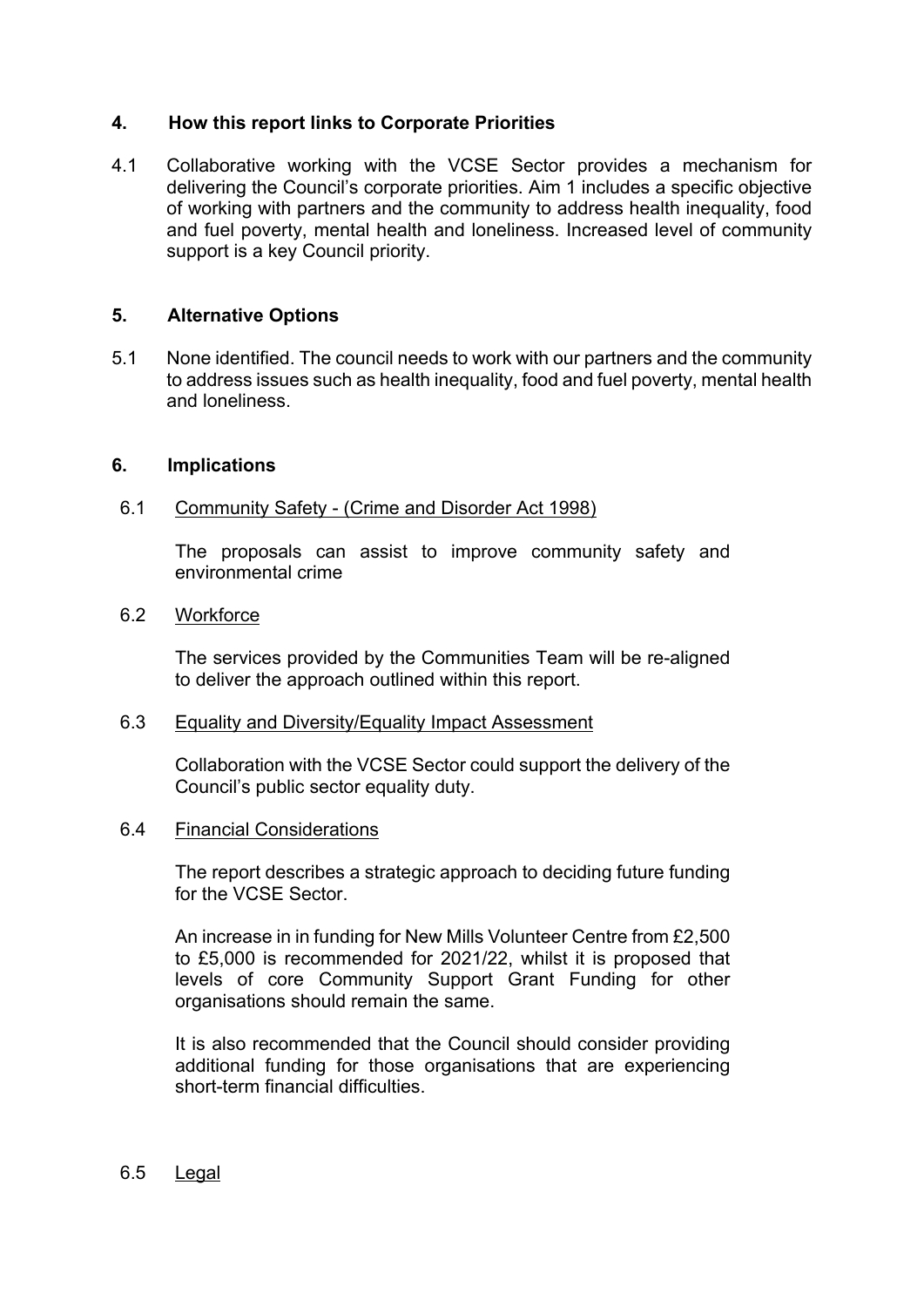Service Level Agreements will be agreed with all recipients of Community Support Grant funding.

#### 6.6 Climate Change

Some VCSE Sector organisations can potentially assist in tackling climate change.

6.7 Consultation

Each of the organisations that received grant funding in 2020/21 were asked to complete a questionnaire that asked question about service delivery, impact of COVID-19 and any future issues they faced.

#### 6.8 Risk Assessment

A reduction in service provided by the voluntary sector may affect the Council's ability to deliver its Corporate Plan.

#### **MARK TRILLO Executive Director (People) and Monitoring Officer**

#### **Web Links and Background Papers**

#### **Contact details**

David Smithr Principal Officer Communities and **Partnerships** david.smith@highpeak.gov.ukk

#### **7. Introduction and Background**

- 7.1 The Council's Corporate Plan highlights the importance of working with the community and partner organisations:
	- Aim 1: Supporting our communities to create a healthier, safer, cleaner High Peak.
	- Key objective: Work with our partners and the community to address health inequality, food and fuel poverty, mental health and loneliness.

Key priority: Increased level of community support.

7.2 This report is one of a series of three and focusses on the relationship between the Borough Council and the Voluntary, Community and Social Enterprise (VCSE) Sector with a focus on delivering the aspirations set out in the corporate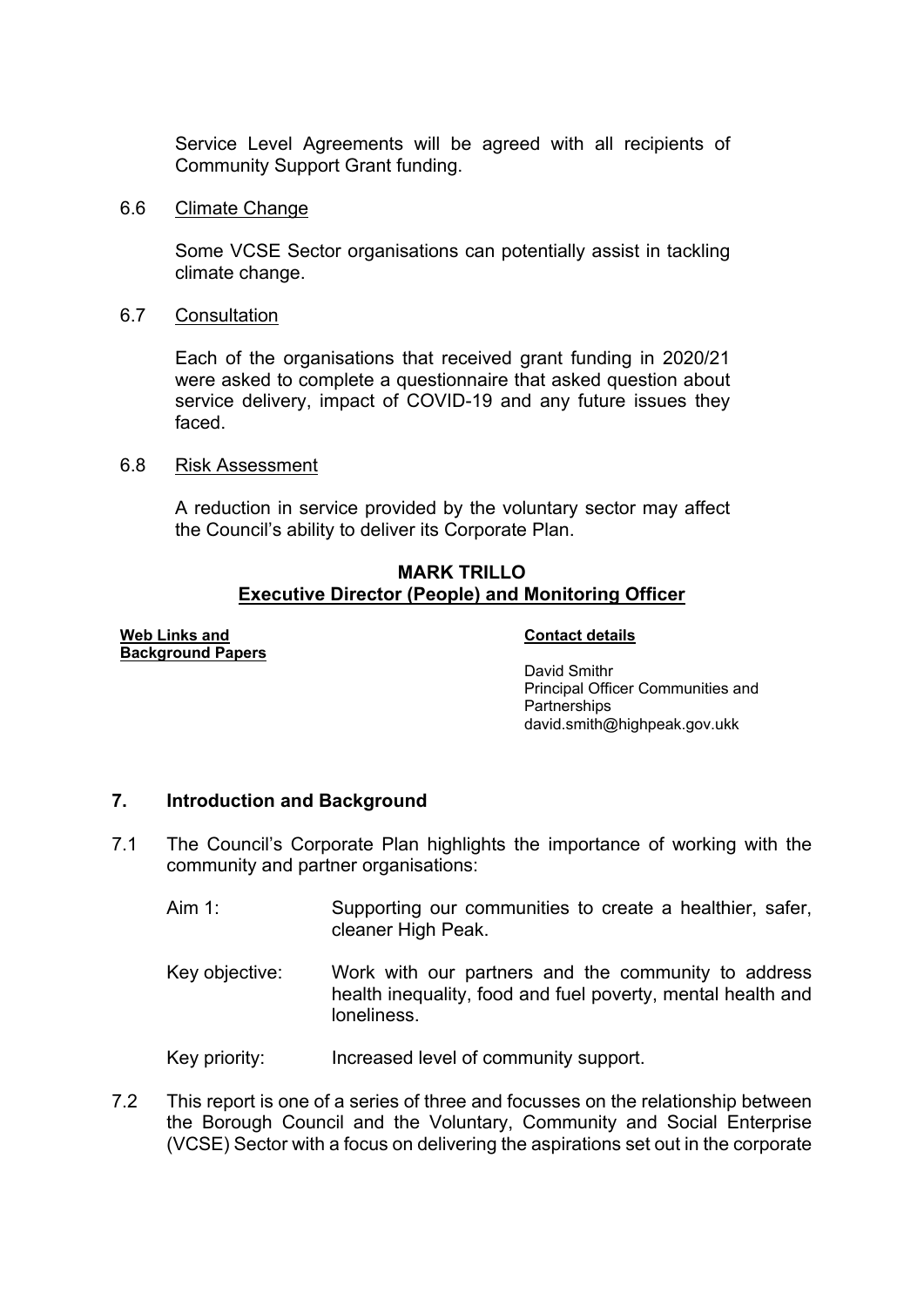plan. The importance of this relationship has been particularly emphasised during the response to the COVID-19 pandemic.

7.3 Separate reports will consider how the Council works in partnership to deliver its corporate objectives and how the Council supports Arts projects, groups, and activities.

### **8 The VCSE Sector**

- 8.1 The VCSE sector, also known as the Third Sector or Voluntary Sector, includes any non-governmental, non-profit organisation (incorporated or not) working for social or environmental purposes rather than financial gain. This ranges from small community-based groups/schemes through to larger registered Charities that operate locally, regionally, or nationally.
- 8.2 The operating model of VCSE sector organisations varies and can include one or more of the following:
	- Direct service provision;
	- Infrastructure support (development and practical support for other groups within the sector and representation of the sector at a strategic level):
	- Campaigning (to increase awareness of issues and encourage change in behaviour, opinion, etc); or
	- Grant distribution (eg Comic Relief).
- 8.3 The value of the VCSE Sector is difficult to estimate. In addition to economic outputs (eg levels of employment and contribution to Gross Domestic Product) they also produce a range of broader benefits<sup>1</sup> including:
	- Value of the service delivered:
	- Value to volunteers:
	- Benefits to donors;
	- Additional benefits to VCSE employees (beyond their salary); and
	- Contributions to fostering economic and social cohesion at the community level.
- 8.4 Evidence<sup>2</sup> suggests that VCSE sector organisations can deliver value for money through:
	- economy of input, eg through the utilisation of volunteers and low management and overhead costs relative to larger providers.
	- efficiency of output, eg by supporting larger numbers of clients within the resources available, or by providing preventative services that reduce the burden on expensive public services in the short, medium and long term.
	- effectiveness of outcome, eg by delivering services that lead to immediate, sustained and extended improvements in well-being for people (often from vulnerable groups).

<sup>&</sup>lt;sup>1</sup> Charity Commission for England and Wales 2019, The Value of the Charity Sector.

<sup>2</sup> Centre for Regional Economic and Social Research 2011, Demonstrating the Value for Money of Third Sector Activity in Rotherham.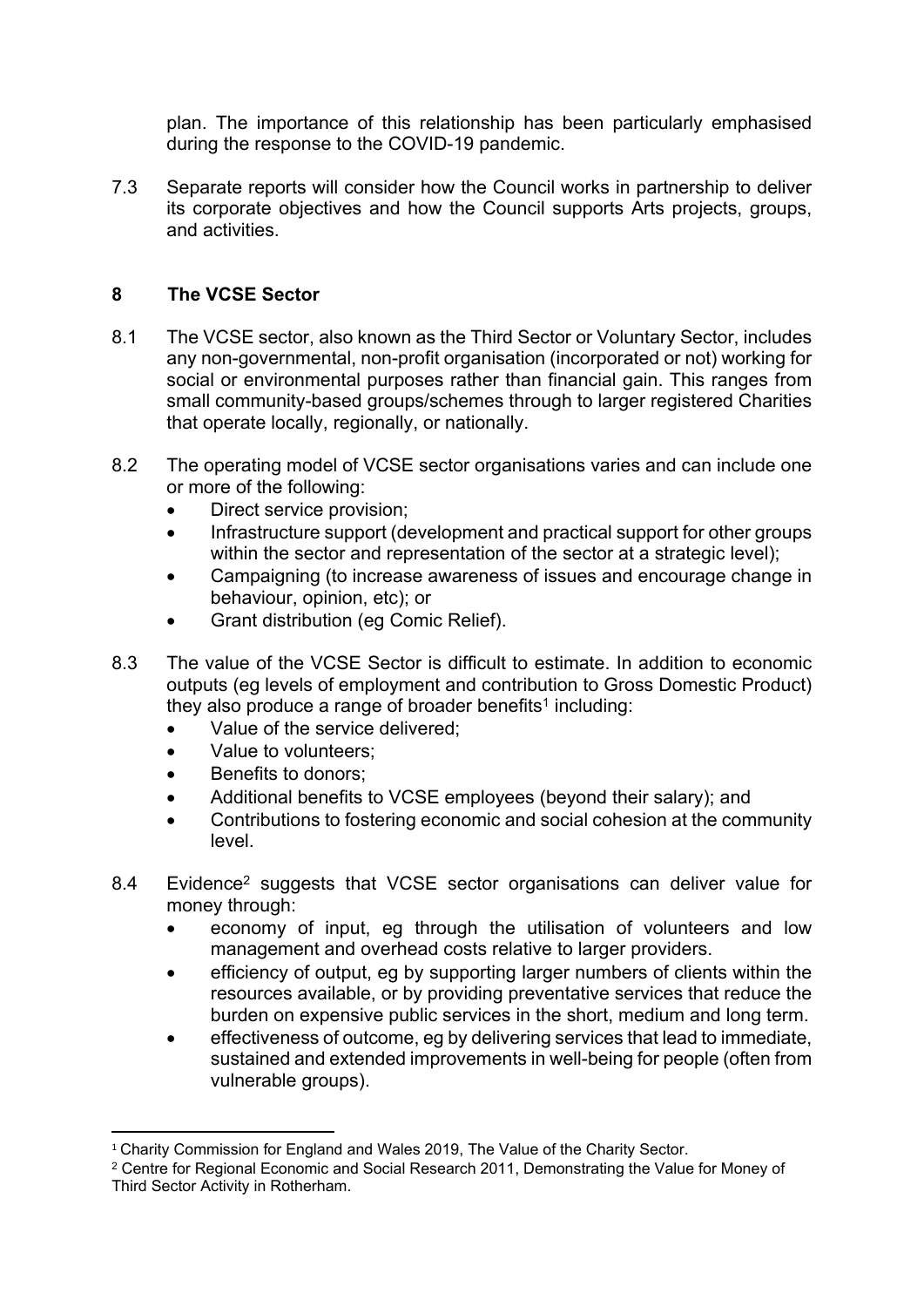### **9 The VCSE Sector in the High Peak**

*Council Funding for the VCSE Sector*

- 9.1 High Peak Borough Council provides grant funding for several VCSE sector organisations within the High Peak as shown in the Table 1. The services provided by each of these organisations are listed at Appendix A.
- 9.2 The VCSE organisations are all locally rooted and have a wealth of local knowledge and connections that makes them well-placed to identify local needs and gaps in provision. They possess the ability to flex, innovate and adapt to local needs and can harness the commitment and passion of local communities.
- 9.3 High Peak Community and Voluntary Support (HPCVS) is a borough-wide infrastructure organisation that also provides a direct delivery social prescribing service<sup>3</sup>. The Bureau (Glossop), New Mills Volunteer Service and Connex (Buxton) are multi-purpose 'anchor organisations' that provide a mix of direct delivery and support for local community groups. All receive funding from the Borough Council.
- 9.4 HPCVS organise a monthly 'Alliance' meeting which brings together representatives from HPCVS, Connex, New Mills Volunteer Centre, and the Bureau. They also organise a monthly Community Forum bringing together community groups across the Borough.
- 9.5 The Borough Council is represented on each of the VCSE Sector 'Alliance' organisations as follows:

| Organisation                                | Representation                 | <b>Role</b>                   |
|---------------------------------------------|--------------------------------|-------------------------------|
| <b>High Peak CVS</b>                        | Councillor Jean Todd           | <b>Board Member</b>           |
| <b>The Bureau</b>                           | <b>Councillor Rob Baker</b>    | <b>Board Member</b>           |
| <b>New Mills Volunteer</b><br><b>Centre</b> | <b>Councillor Tony Ashton</b>  | Vice-Chair, Board of Trustees |
| <b>Connex Community</b><br><b>Support</b>   | <b>Councillor Keith Savage</b> | <b>Board Member</b>           |

9.6 The Borough Council provides financial support to local branches of two national charity organisations (The Samaritans and Citizens Advice). The Council contributes to the Glossopdale Furniture Project, which provides a Borough-wide service, and encourages householders with unwanted usable furniture to contact the project as an alternative to utilising the Council's bulky waste collection service. Funding is also provided to the Jericho Café, which provides a community café and meeting place for the community of Gamesley.

<sup>3</sup> Social prescribing enables GPs, nurses and other primary care professionals to refer people to 'link workers' who focus on 'what matters to me' and take a holistic approach to people's health and wellbeing. The Social Prescribers connect people to local, non-clinical practical and emotional support provided by community groups and statutory services.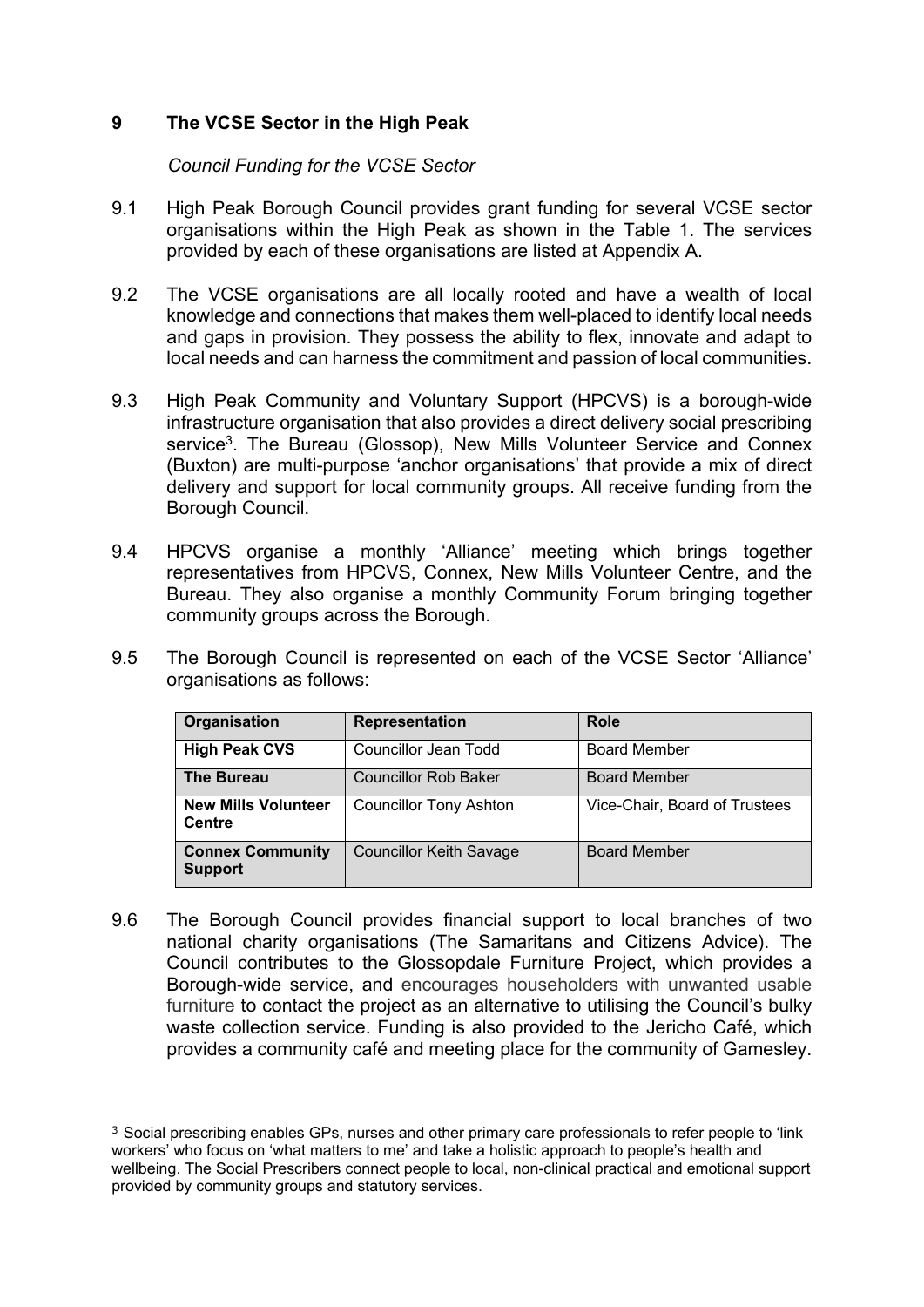# **Table 1 Community Support Grants**

| Organisation                                   | Area covered                                                                                              | <b>Annual</b><br><b>HPBC</b><br>grant | Aims                                                                                                                                                                                                                                                                            |
|------------------------------------------------|-----------------------------------------------------------------------------------------------------------|---------------------------------------|---------------------------------------------------------------------------------------------------------------------------------------------------------------------------------------------------------------------------------------------------------------------------------|
| <b>Citizens Advice</b><br>Bureau (CAB)         | Borough-wide                                                                                              | £50,000                               | Citizens Advice Derbyshire Districts is an<br>independent charity providing free, confidential,<br>and impartial advice to the residents of the High<br>Peak.                                                                                                                   |
|                                                |                                                                                                           |                                       | CAB aim to be accessible to everyone and offer<br>an extensive face to face and phone advice<br>service in addition to our outreach advice<br>projects.                                                                                                                         |
|                                                |                                                                                                           |                                       | CAB offer advice covering a variety of issues<br>including benefits, debt and financial capability,<br>employment, housing, consumer, energy and<br>homelessness prevention.                                                                                                    |
| High Peak CVS                                  | Borough-wide                                                                                              | £10,000                               | To promote community and voluntary<br>sustainability to the High Peak. We provide<br>support to Community and Voluntary groups<br>across the whole of the High Peak through<br>advice, practical services, information, training<br>and identifying funding.                    |
| Connex<br>Community<br>Support                 | Some borough-<br>wide services<br>(eg Home from<br>Hospital, Handy<br>Van, Care &                         | £5,000                                | To enable voluntary activity that supports strong,<br>thriving communities and to deliver lifeline<br>services that help people in need to live safer and<br>more fulfilled lives.                                                                                              |
|                                                | Support).                                                                                                 |                                       | Connex Community Support benefits the High<br>Peak community by:                                                                                                                                                                                                                |
|                                                | Other services<br>focus on Buxton                                                                         |                                       | Offering services which support people's<br>mental and physical well-being                                                                                                                                                                                                      |
|                                                | and surrounding<br>larea                                                                                  |                                       | Enabling better integration of marginalised and<br>vulnerable people into the community                                                                                                                                                                                         |
|                                                |                                                                                                           |                                       | Working with community partners to support<br>thriving local communities.                                                                                                                                                                                                       |
| The Bureau<br>(Glossop<br>Volunteer<br>Centre) | Glossopdale                                                                                               | £5,000                                | To create solutions and opportunities that enable<br>people and communities to create positive social<br>change for community benefit. This is through<br>providing infrastructure to voluntary action and<br>providing quality support projects that respond to<br>local need. |
| <b>New Mills</b><br><b>Volunteer Centre</b>    | New Mills, Birch<br>Vale, Hayfield,<br>Chapel-en-le-<br>Frith, Chinley,<br>Whaley Bridge,<br>Furness Vale | £2,500                                | To identify gaps in community care, to respond to<br>the needs of the elderly, disabled and isolated<br>people in the New Mills District; meeting those<br>identified gaps, which can be met appropriately<br>by volunteer activity.                                            |
|                                                |                                                                                                           |                                       | To provide preventative support to empower<br>individuals and support them holistically.                                                                                                                                                                                        |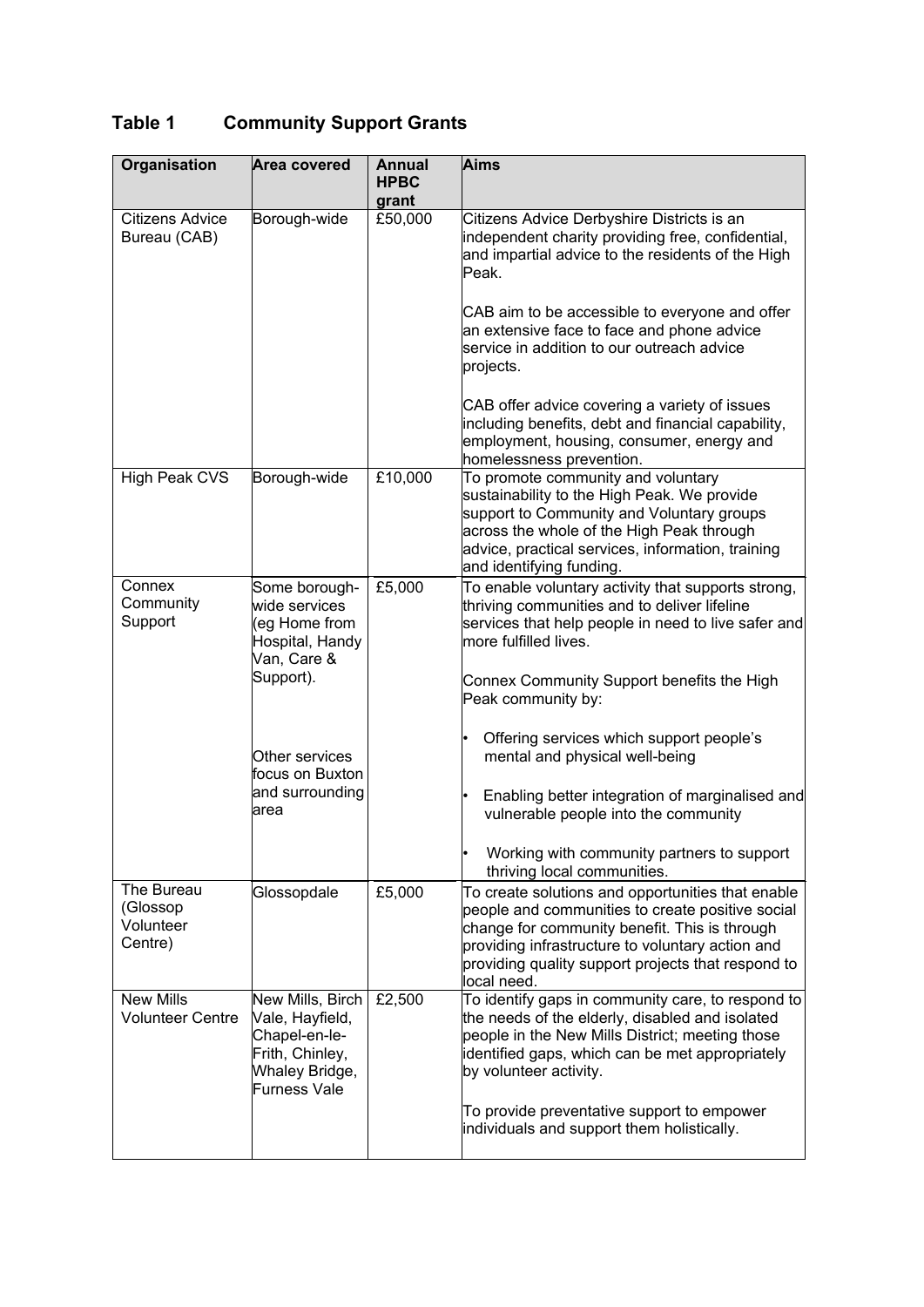| Organisation                            | Area covered | Annual<br><b>HPBC</b><br>grant | Aims                                                                                                                                                                                                                                                                                 |
|-----------------------------------------|--------------|--------------------------------|--------------------------------------------------------------------------------------------------------------------------------------------------------------------------------------------------------------------------------------------------------------------------------------|
|                                         |              |                                | To recruit, support and train volunteers and offer<br>opportunities for integration, therefore enhancing<br>the quality of life for both client and volunteer.                                                                                                                       |
| The Buxton &<br>High Peak<br>Samaritans | Borough-wide | £2,500                         | To support people in distress or despair, in<br>confidence and without judgment.                                                                                                                                                                                                     |
| Glossopdale<br><b>Furniture Project</b> | Borough-wide | £1,000                         | Support individuals and families referred to the<br>Project who are disadvantaged, any who are on<br>low income with the supply of affordable or free<br>furniture and household packs providing the basic<br>requirements.                                                          |
| Jericho Café                            | Gamesley     | £1,000                         | The cafe continues to be a meeting place for the<br>community of Gamesley and beyond. It has an<br>open-door policy for people of all ages. We<br>support various initiatives to enhance the quality<br>of life in the neighbourhood and work in<br>conjunction with other agencies. |
| <b>TOTAL</b>                            |              | £77,000.00                     |                                                                                                                                                                                                                                                                                      |

- 9.7 The use of the funding by HPCVS is governed by an SLA but this requires updating. No other SLAs are currently in place.
- 9.8 The Borough Council also has links to and/or provides operational support to organisations such as Friends of Pavilion Gardens, Whaley Memorial Park, Manor Park and Howard Park, Bee Wild (Glossop), Residents of Fairfield Association (ROFA), G52 (Gamesley) and Buxton Town Team.

#### *State of the Sector*

- 9.9 Each of the organisations were asked to indicate whether they would be affected by a range of issues (see Table 2). They key points raised by the survey were:
	- The Bureau and Glossopdale Furniture Project both report that they are facing short-term financial difficulties. All the organisations, except for the CAB, suggest that they are expecting to face medium-long term financial difficulties. Only the Jericho Café and The Samaritans said that they would not be facing cost increases.
	- All organisations except The Samaritans predict that they will experience increase demand for their services.
	- All organisations, apart from Connex Community Support and The Samaritans, report that they will face additional training needs.
	- High Peak CVS, The Bureau, New Mills Volunteer Centre and Glossopdale Furniture Project face issues in terms of staff capacity.
- 9.10 HPCVS highlighted uncertainties around their funding because of planned reviews of funding arrangements by Derbyshire County Council (DCC) and Tameside and Glossop Clinical Commissioning Group (CCG) in 2021.
- 9.11 The Bureau argued that it would be helpful for the Council along with DCC, Tameside & Glossop CCG, Primary Care Network (PCN), Tameside & Glossop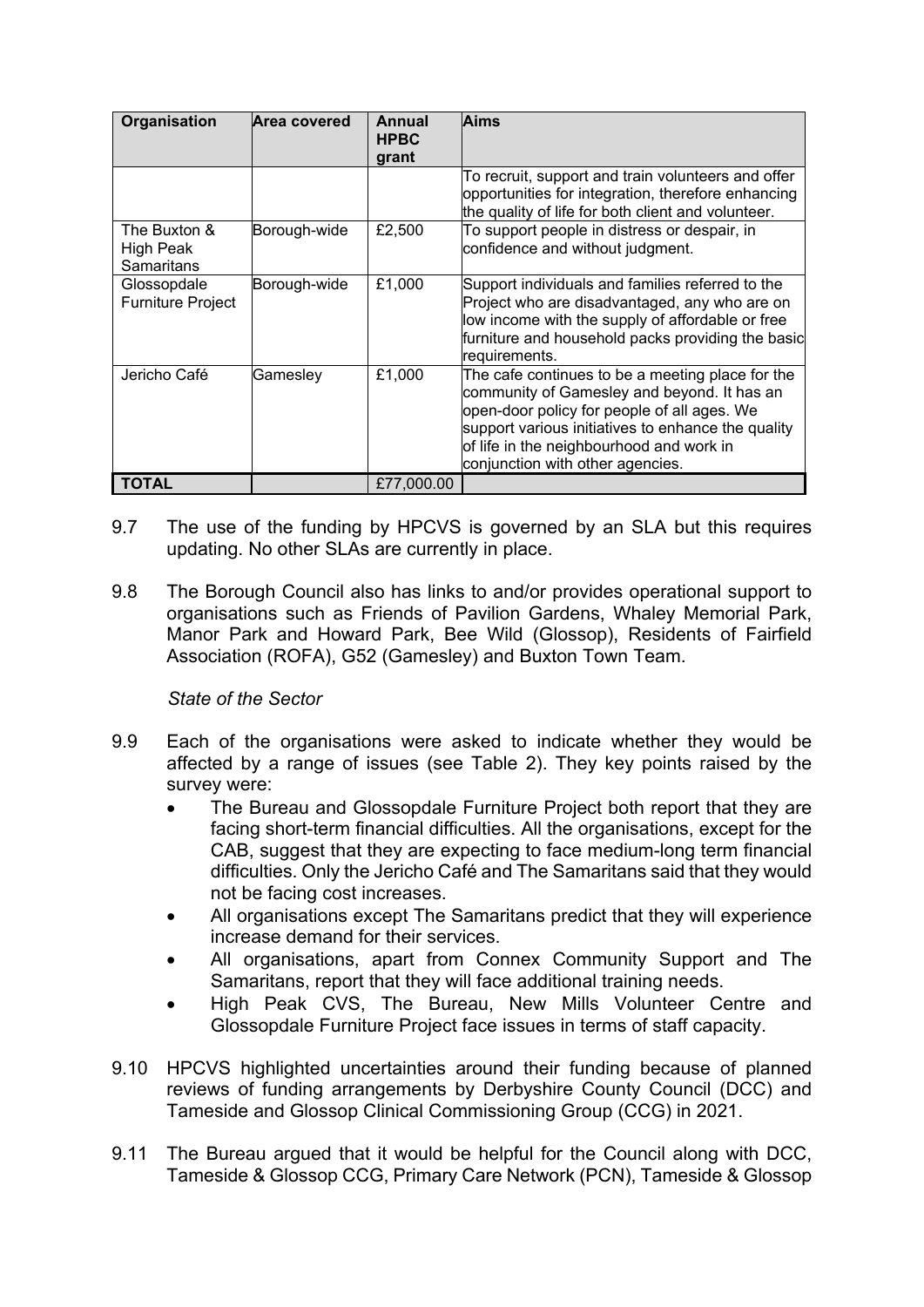Integrated Care Foundation Trust (ICFT) and the VCSE Sector organisations to develop a clear shared plan and set of priorities to better align diminishing resources.

9.12 All of the organisations rated themselves as very or fairly successful when asked whether they had been successful in meeting their objectives over the last 12 months. All organisations said that they had developed or changed their normal service provision in response to the pandemic.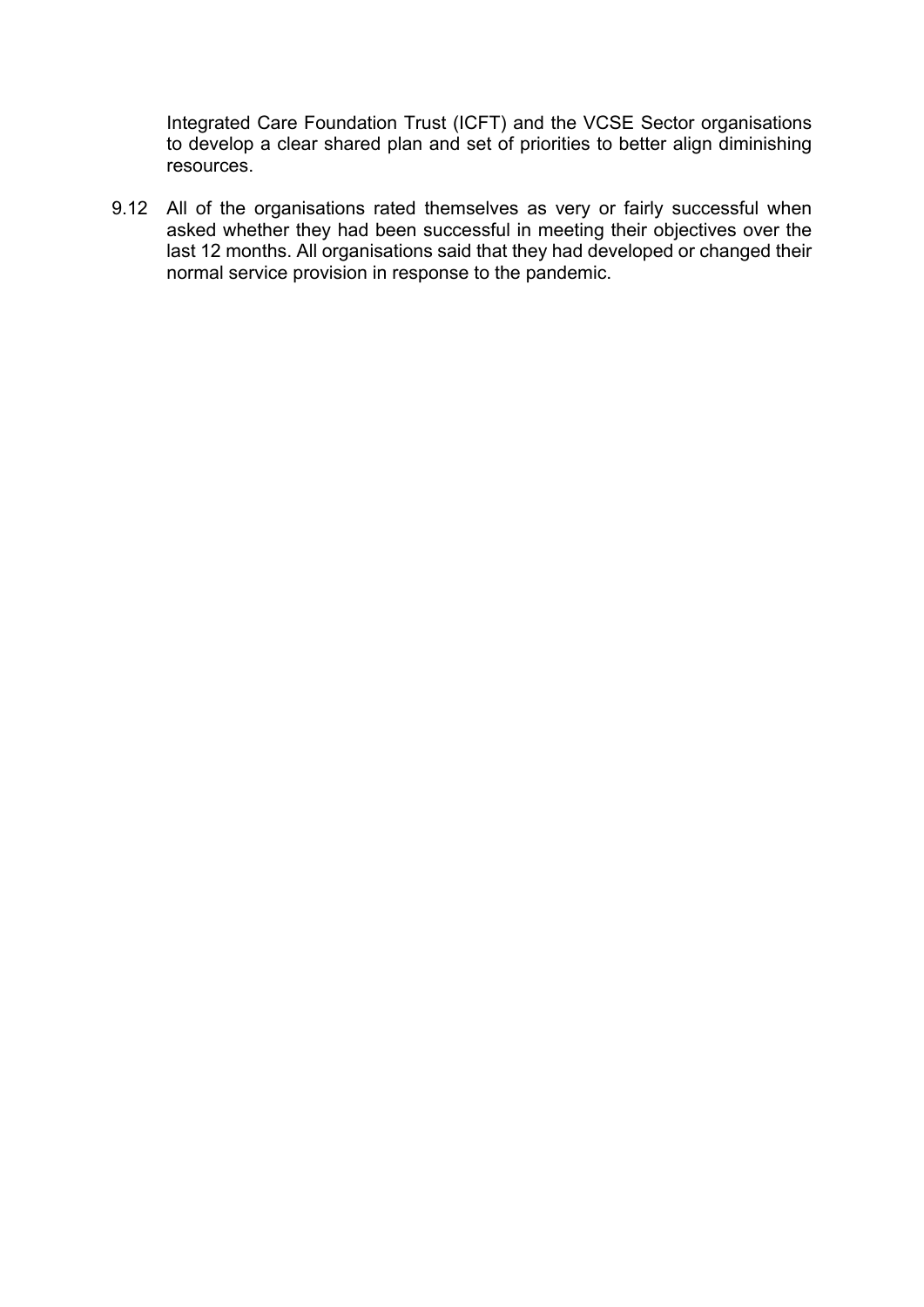# **Table 2 Issues Facing VCSE Organisations**

| Organisation                      | pue<br>equipment<br>$\sigma$<br>supplies<br>Access | Cost increases | Accommodation<br>difficulties | demand<br>Increase in | problems<br>Cash flow | needs<br>Additional training | term financial<br>Med-long t<br>difficulties | financial<br>Short term 1<br>difficulties | capacity<br>Volunteer | Staff capacity | and<br>advice<br>needs<br>Additional<br>guidance | Immediate/short term<br>impact on clients | δ<br>term impact<br>clients<br>Long | Technical ICT/software<br>limitations |
|-----------------------------------|----------------------------------------------------|----------------|-------------------------------|-----------------------|-----------------------|------------------------------|----------------------------------------------|-------------------------------------------|-----------------------|----------------|--------------------------------------------------|-------------------------------------------|-------------------------------------|---------------------------------------|
| <b>Citizens Advice</b>            |                                                    | yes            |                               | yes                   |                       | yes                          |                                              |                                           | yes                   |                |                                                  | yes                                       | yes                                 |                                       |
| High Peak CVS                     | yes                                                | yes            | yes                           | yes                   | yes                   | yes                          | yes                                          |                                           |                       | yes            |                                                  |                                           |                                     | yes                                   |
| <b>Connex Community Support</b>   |                                                    | yes            | yes                           | yes                   |                       |                              | yes                                          |                                           |                       |                |                                                  |                                           |                                     |                                       |
| The Bureau                        |                                                    | yes            | yes                           | yes                   |                       | yes                          | yes                                          | yes                                       | yes                   | yes            |                                                  | yes                                       | yes                                 |                                       |
| <b>New Mills Volunteer Centre</b> | yes                                                | yes            |                               | yes                   |                       | yes                          | yes                                          |                                           | yes                   | yes            |                                                  |                                           |                                     |                                       |
| <b>Samaritans</b>                 |                                                    |                |                               |                       |                       |                              | yes                                          |                                           |                       |                |                                                  |                                           |                                     |                                       |
| Glossopdale Furniture Project     | yes                                                | yes            | yes                           | yes                   | yes                   | yes                          | yes                                          | yes                                       | yes                   | yes            | yes                                              | yes                                       | yes                                 |                                       |
| Jericho Café                      |                                                    |                |                               |                       | yes                   | yes                          | yes                                          |                                           | yes                   |                |                                                  |                                           |                                     | yes                                   |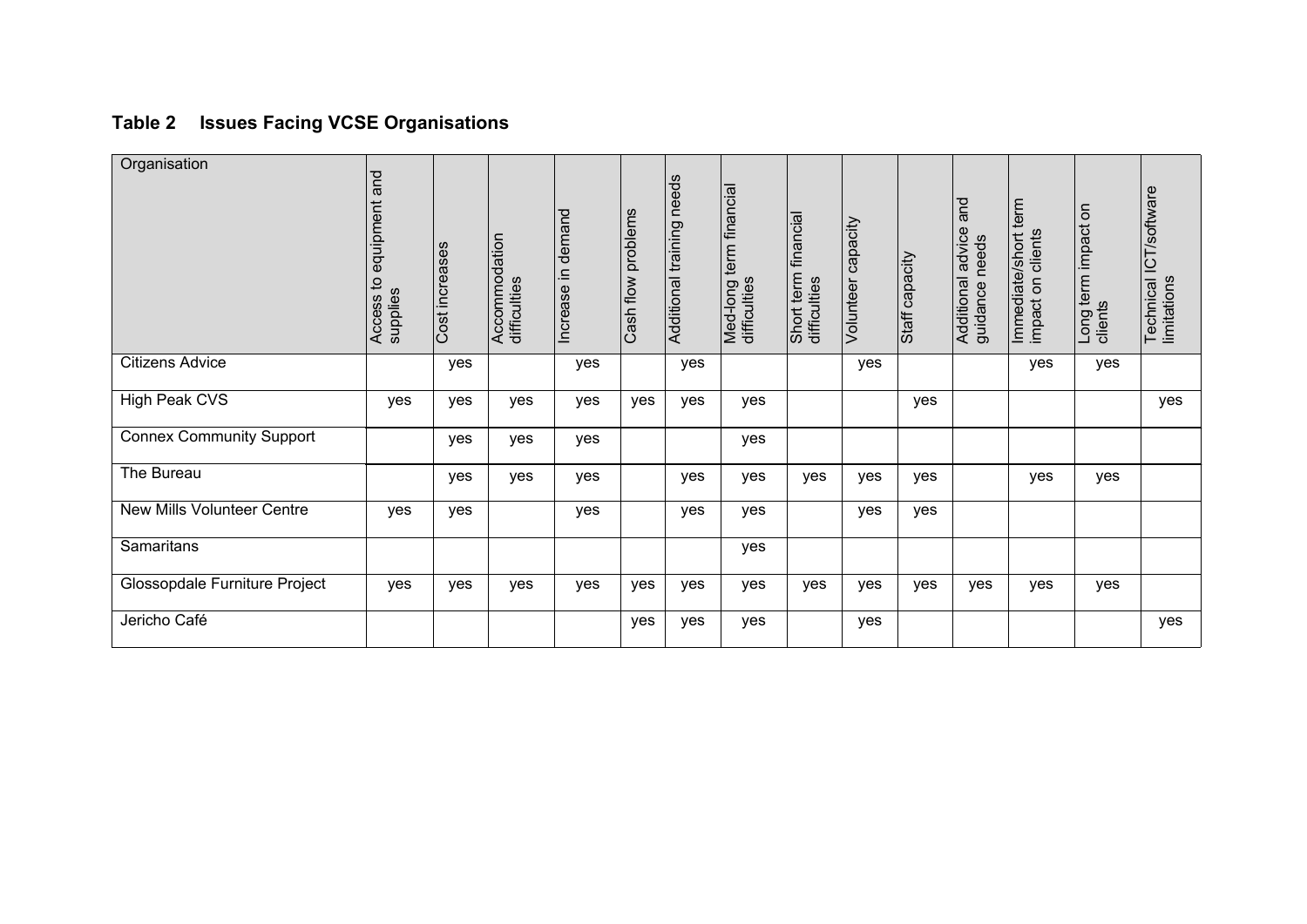- 9.13 HPCVS, Samaritans, Glossopdale Furniture Project, Connex Community Support and New Mills Volunteer Centre reported that the demand for their services had increased over the last 12-months. The Bureau reported a mixed picture with demand for services such as their befriending scheme greatly increasing whilst demand for some other services (eg their car scheme) decreased. The demand for Citizens Advice services remained the same (although the method of accessing the services changed from face-to-face to telephone advice) whilst the demand at Jericho café decreased as a result of only being able to provide a takeaway service.
- 9.14 The organisations all predict that service demand will continue to be high over the next 12-months (particularly the provision of befriending service, food deliveries, and prescription collections). The CAB emphasised increased support needs from people who lost their job or suffered financial detriment as a result of the pandemic. The CAB has particularly seen an increase in the numbers of younger people accessing services in the last 12-months.

#### *Council performance*

9.15 The Local Government Association (LGA)'s procurement strategy recognises the 'critical and integral role' of VCSE organisations in achieving community benefits as service providers, advocates and through representing the voice of service users.<sup>4</sup> The LGA guidance provides the following guide to assessing maturity in this area.

|                                                   | <b>Minimum</b>                                                                                 | <b>Developing</b>                                                             | <b>Mature</b>                                                                                                         | Leader                                                                    | <b>Innovator</b>                                                                                                                                                                                                   |
|---------------------------------------------------|------------------------------------------------------------------------------------------------|-------------------------------------------------------------------------------|-----------------------------------------------------------------------------------------------------------------------|---------------------------------------------------------------------------|--------------------------------------------------------------------------------------------------------------------------------------------------------------------------------------------------------------------|
| High level<br>principle/<br>specific<br>behaviour | Organisation<br>does not see<br>any benefits to<br>be gained from<br><b>VCSE</b><br>engagement | <b>VCSE</b><br>organisations<br>are engaged in<br>a few key<br>contracts only | Taking a<br>proactive<br>approach to<br>integrating VCSE<br>organisations<br>into procurement<br>and<br>commissioning | <b>VCSE</b><br>engagement<br>is embedded<br>into<br>corporate<br>strategy | <b>VCSE</b><br>engagement is<br>a core<br>operational<br>way of doing<br>business,<br>integrated into<br>all<br>directorates/<br>departments<br>and activities<br>with regular<br>reporting<br>against<br>targets. |

9.16 It is suggested that the Borough Council is currently at the 'developing' level. The steps outlined in Section 10 are intended to move the Council through the maturity profile to demonstrate clear innovation in this area of activity.

<sup>4</sup> National Procurement Strategy for Local Government in England 2018 [https://www.local.gov.uk/sites/default/files/documents/11.122%20-](https://www.local.gov.uk/sites/default/files/documents/11.122%20-%20National%20Procurement%20Strategy%202018_main%20report_V7.pdf)

[<sup>%20</sup>National%20Procurement%20Strategy%202018\\_main%20report\\_V7.pdf](https://www.local.gov.uk/sites/default/files/documents/11.122%20-%20National%20Procurement%20Strategy%202018_main%20report_V7.pdf) (focusses largely on the involvement in health and social care)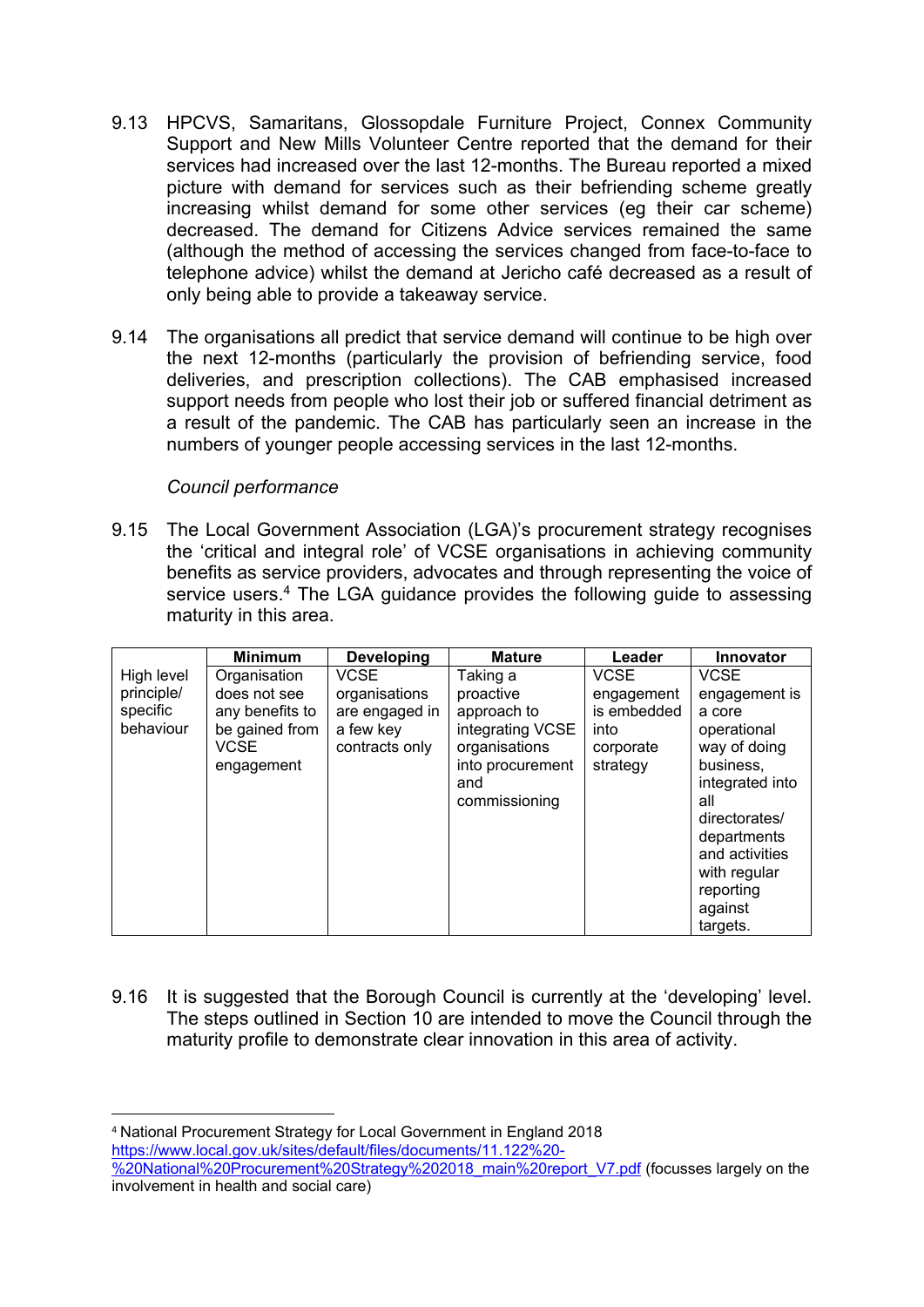#### *Foodbanks and Pantries*

- 9.17 The Borough Council maintain links with local foodbanks and pantries but does not provide grant funding. The foodbanks have played a vital role during the pandemic and it anticipated that they will continue to do so.
- 9.18 Foodbanks typically operate on a referral basis with appropriate individuals being referred by frontline professionals to access emergency food supplies. Individuals can exchange a food bank voucher for a food parcel, which is normally intended to last a minimum of three days. There are five foodbanks in High Peak:
	- High Peak Foodbank. Glossopdale Foodbank.
	- Chapel Good Neighbour Food Distribution Network. • Helping Hands Foodbank, New Mills.
	- Whaley Bridge Foodbank.
- 9.19 Grace Kitchen, Whitfield also distribute food bags to the local community on a 'first-come, first-served' basis.
- 9.20 Pantry schemes provide subsidised groceries to struggling low-income households. Members make regular (weekly) payments into the scheme. There are five such schemes in the High Peak.
	- Hadfield Pantry Bellies not Gamesley Pantry G52. Bins.
	- Fairfield Endowed Pantry. Residents of Fairfield Association (ROFA) Pantry.
	- Whitfield Food Club.
- 9.21 The Council has commissioned HPCVS to carry out a scoping exercise to look at the provision of food banks, pantry schemes and other food projects across the High Peak. This includes investigating the possibility of establishing a specific forum for exchanging ideas, good practice, and practical support. This work is due to be completed by April 2021.
- 9.22 Additional work will follow this scoping exercise to consider how best to support the work of these organisations, including reviewing financial and operational support.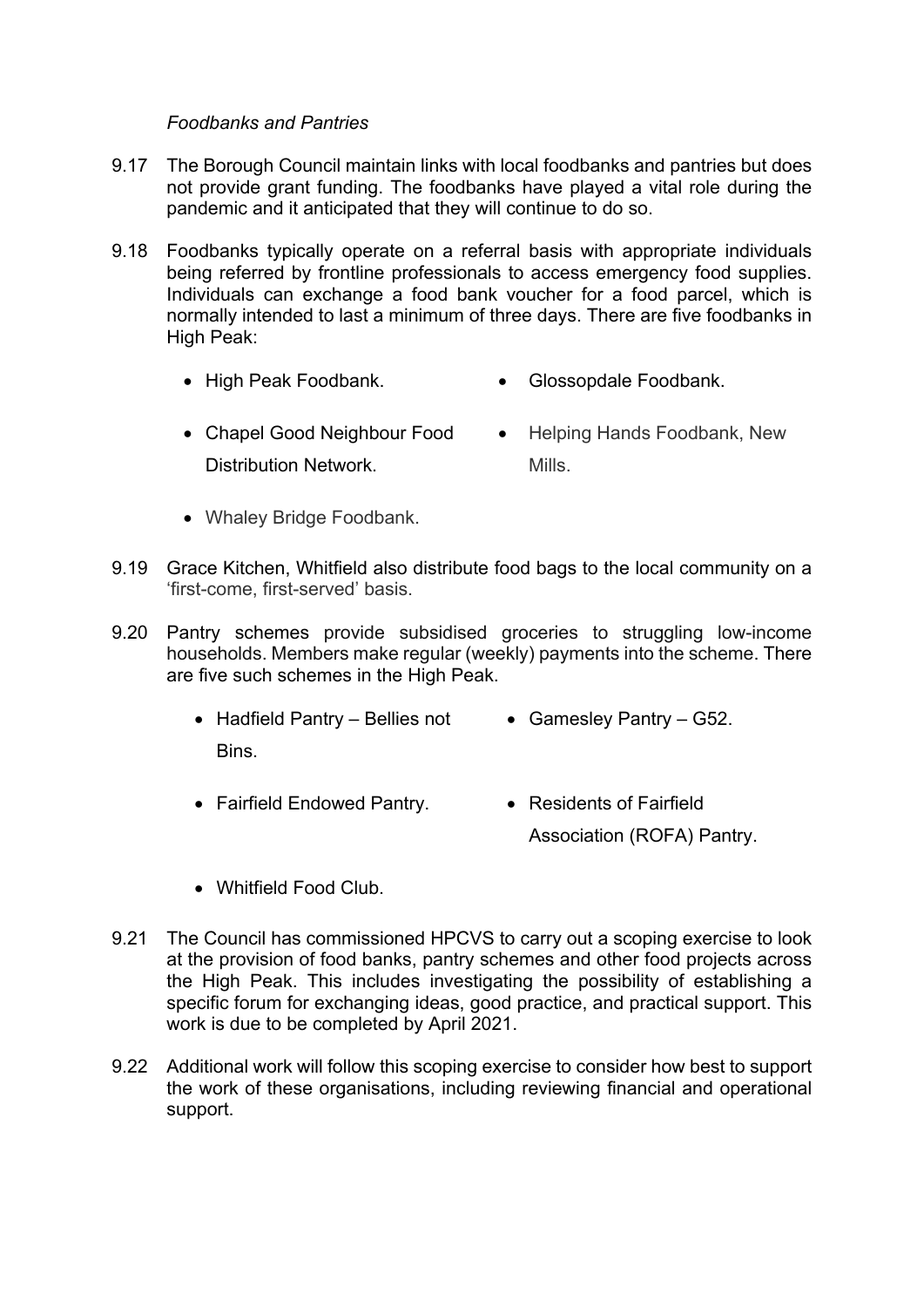### **10 The Next Steps**

- 10.1 The recommendations presented in this section to further develop collaborative working with the VCSE Sector are underpinned by the following propositions:
	- An independent and diverse VCSE Sector plays an important role in improving the social, economic and environmental well-being of the High Peak.
	- HPBC's engagement with the VCSE Sector should be primarily focussed on delivery of the Council's Corporate Plan and opportunities to contribute to the Council's Efficiency & Rationalisation Programme.
	- Councillors play important roles in championing the VCSE Sector as community leaders and scrutinising how the Council works with the sector.

#### *Statement of Future Relationships*

- 10.2 The Council will look to formalise its working arrangements with the VCSE sector through a compact agreement or a collaborative working protocol. This would provide an opportunity for the Council to publicly declare its support for the VCSE Sector and to establish and document:
	- A shared vision and values;
	- Borough Council commitments to the VCSE Sector (eg obtaining VCSE views on policy development as appropriate, maintaining good lines of communication, actively seeking opportunities for collaborative working); and
	- VCSE Sector commitments (eg maintain high standards of governance, demonstrating value for money, promoting equality and inclusion).
- 10.3 HPCVS have asked the Borough Council to provide support for their annual awards for the community and voluntary sector. An annual awards event could provide an opportunity for the Council to recognise the vital role that VCSE organisations have played in responding to the COVID-19 pandemic and to launch the agreed compact/protocol.

#### *VCSE Collaborative Working plan*

- 10.4 The Council's Heads of Service will be asked to consider ways in which they can collaborate with and support the VCSE sector as a means of delivering the corporate plan and achieving further efficiencies. This may include exploring opportunities for delivery by or in conjunction with the VCSE sector, information exchange, provision of in-kind support, assistance in skilling-up the sector, and opportunities for co-location or transfer of community assets, employee volunteering scheme.
- 10.5 Examples of collaborative working could include assistance with the Council's access to services strategy and promoting greater use of green spaces. The Government Green Paper on transforming public procurement, which includes the priority of ensuring that social, economic and environmental benefits are delivered through procurement, may present further opportunities for collaborating with the VCSE Sector.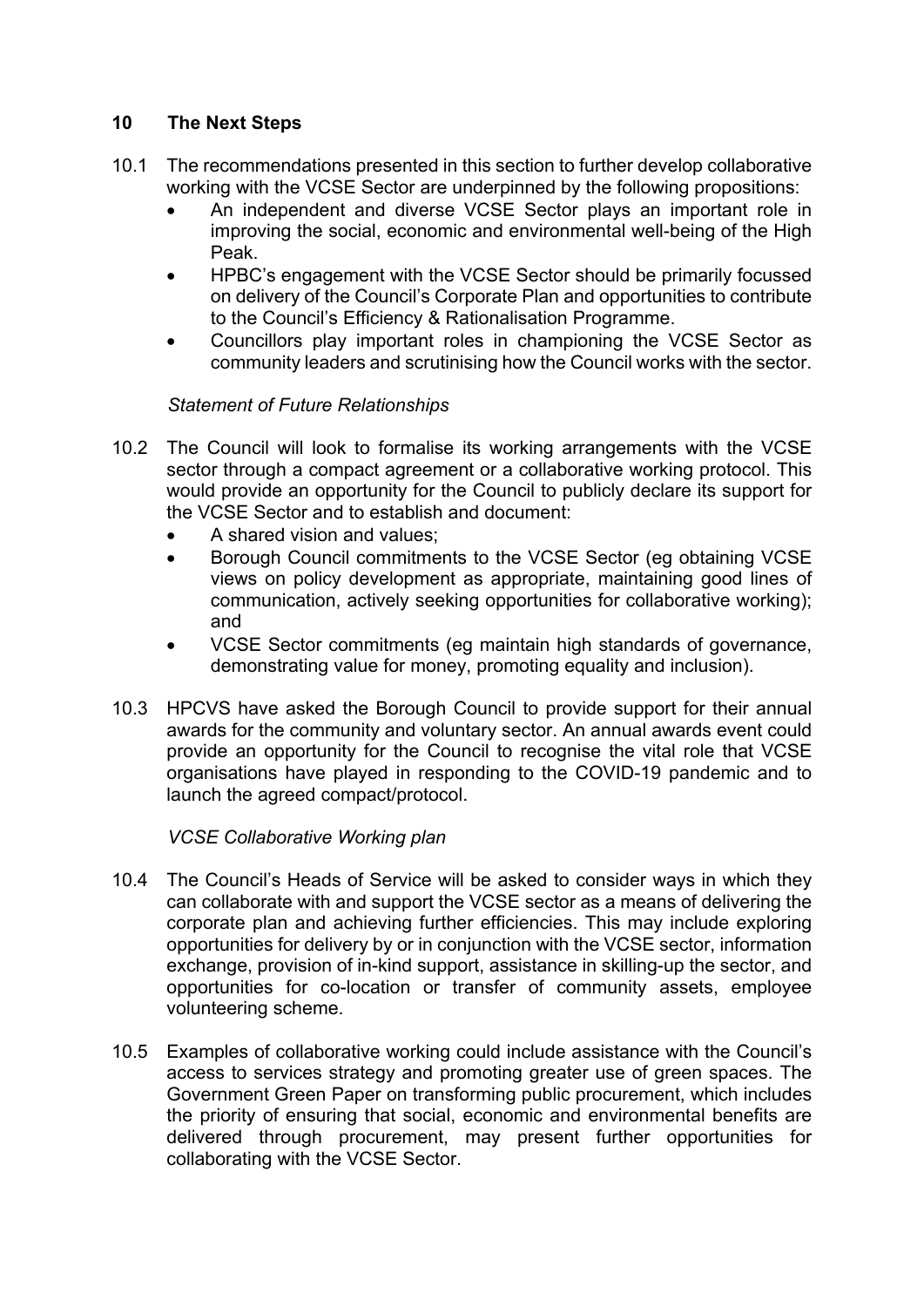- 10.6 Appendix B shows the ways in which the funded VCSE Sector organisations consider that they currently assist with delivery of the objectives within the Council's corporate plan.
- 10.7 The Heads of Service will be asked to populate a VCSE Collaborative Working Plan (CWP). Delivery of the plan will be overseen by the Alliance Leadership Team with an annual report to Councillors to allow them to scrutinise performance. This will help to ensure that working with the VCSE Sector is a central consideration when planning service delivery and is not just a marginal "nice to have".
- 10.8 A Workshop involving Heads of Service and VCSE has been organised to assist with this process and to further improve communication channels between the Council and VCSE Sector organisation.
- 10.9 The structured approach will assist the Council to meet its corporate objectives and to ensure that its work with the VCSE is focussed on those objectives as much as possible.

*Funding the VCSE Sector*

- 10.10 The funding arrangements for the VCSE Sector, as outlined in Table 1, have developed over time in response to demands and priorities.
- 10.11 A more strategic approach could be adopted to ensure that funding:
	- Supports the delivery of the Council's Corporate Plan.
	- Meets an identified need within agreed timescales.
	- Achieves value for money.
	- Encourages high standards of governance.
	- Contributes to the sustainability of the VCSE Sector.
	- Supports both infrastructure and delivery organisations.
	- Promotes active citizenship and voluntary activity in local communities.
	- Benefits all areas of the Borough and all groups across the whole funding portfolio.
	- Supports the delivery of the Council's public sector equality duty.
- 10.12 Future funding arrangements should consist of core funding to key organisation and project-specific funding to deliver projects identified through the CWP. Smaller grants to organisations that benefit their local community. for the purchase of specific items, to undertake specific pieces of work or to support the development of the organisation can continue to be provided through the Councillors Initiative Fund (CIF).
- 10.13 It is recommended that the levels of Community Support grants should largely remain the same for 2021/22 to allow time for the CWP and new arrangements to be implemented. Service Level Agreements (SLAs) should be put in place with each organisation to provide transparency and oversight of the use of public money. The SLAs will also set out monitoring and reporting arrangements that will assist the Council to make informed funding decisions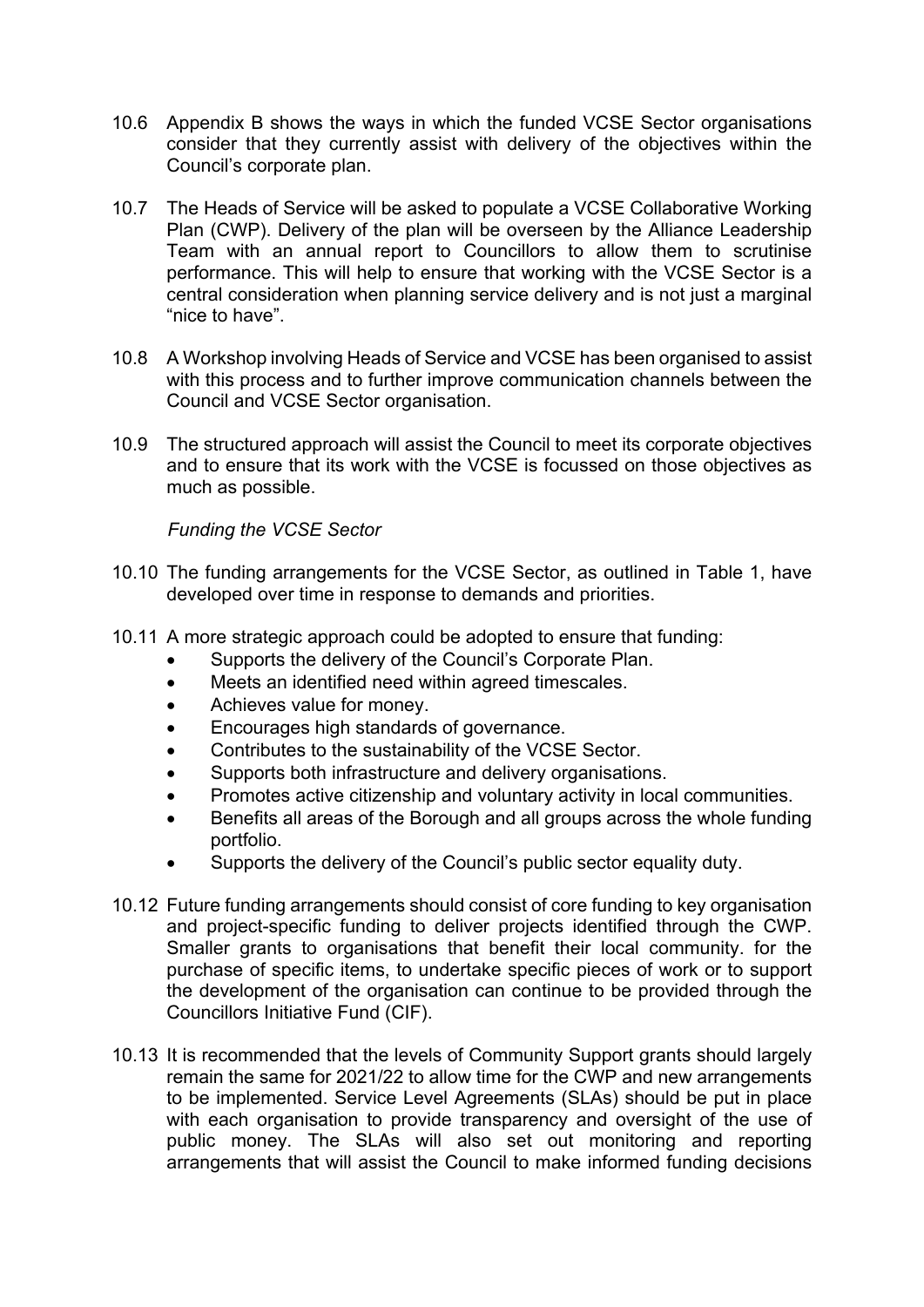going forward. New funding arrangements for 2022/23 onwards will be presented to Councillors as part of the annual budgeting process.

- 10.14 This does not preclude the Council from funding VCSE Sector organisations to deliver specific projects during this period where they assist in delivering the corporate objectives and can be shown to provide value for money.
- 10.15 The Council may also wish to consider additional support for those organisations that are experiencing financial difficulties. The Bureau and Glossopdale Furniture Project have both indicated that they are experiencing difficulties in the short-term and any impact on their service delivery would have knock-on impact for local communities and the ability for the Council to deliver the Corporate Plan. It is therefore recommended that an earmarked reserve is created during the current financial year specifically set aside to support organisations that have been impacted financially by the pandamic. Criteria for allocations from this reserve will be developed and shared with organisations prior to the consideration of requests.
- 10.16 It is suggested that the funding contribution to New Mills Volunteer Centre should be increased in 21/22 to the same level as Connex and The Bureau (from £2,500 to £5,000) to support the organisation to improve their levels of support in areas such as Chapel-en-le-Frith and Whaley Bridge.

#### *Councillor involvement*

- 10.17 Councillors have a key role in both supporting and scrutinising work with the community/voluntary sector and partnership activity. As noted previously, the Council is well represented on the boards of the local VSCE Sector 'Alliance' organisations. Councillors also actively support a variety of local groups and provide funding for community activities and projects through their Councillors Initiative Fund.
- 10.18 The following actions are proposed to formalise and further develop the involvement of Councillors with VCSE Sector organisations:
	- The Leader of the Council will be given explicit responsibility for promoting working with the VCSE.
	- The Community Select Panel should play a key role in guiding and shaping work with the VCSE and partnership activity.
	- Councillors should be provided with regular updates on work with the voluntary sector with an emphasis on how this has helped to achieve the Council's corporate objective.
	- Officers should assist Councillors to provide support for local groups and to make effective use of the Councillors Initiative Fund.
- 10.19 The Community Select Committee has a key role in scrutinising the work with the key partnerships and use of the funding provided to the VCSE Sector, including receiving annual:
	- Updates on performance of the VCSE Compact/Protocol and delivery of the Council's Collaborative Working plan and use of the community grants.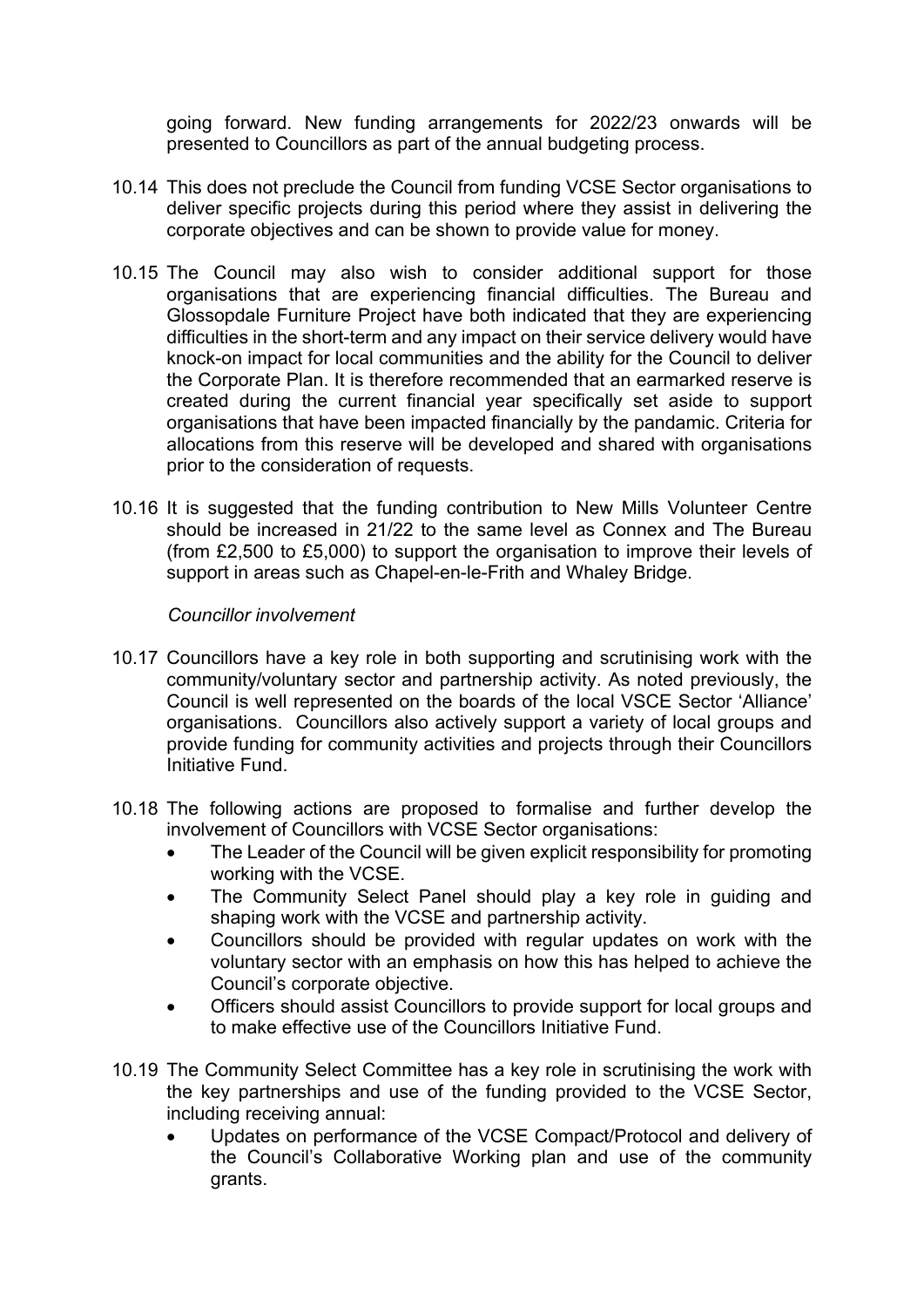- Reports/presentations from each organisation in receipt of HPBC community support grant funding.
- Reports from key partnerships: Health and Well-Being Partnership, Community Safety Partnership, Place Alliance.
- Update on Councillor Initiative Fund; and
- Thematic reports on progress towards addressing the priorities set out in the corporate plan: Health inequality, Food and fuel poverty, Mental health, and Loneliness.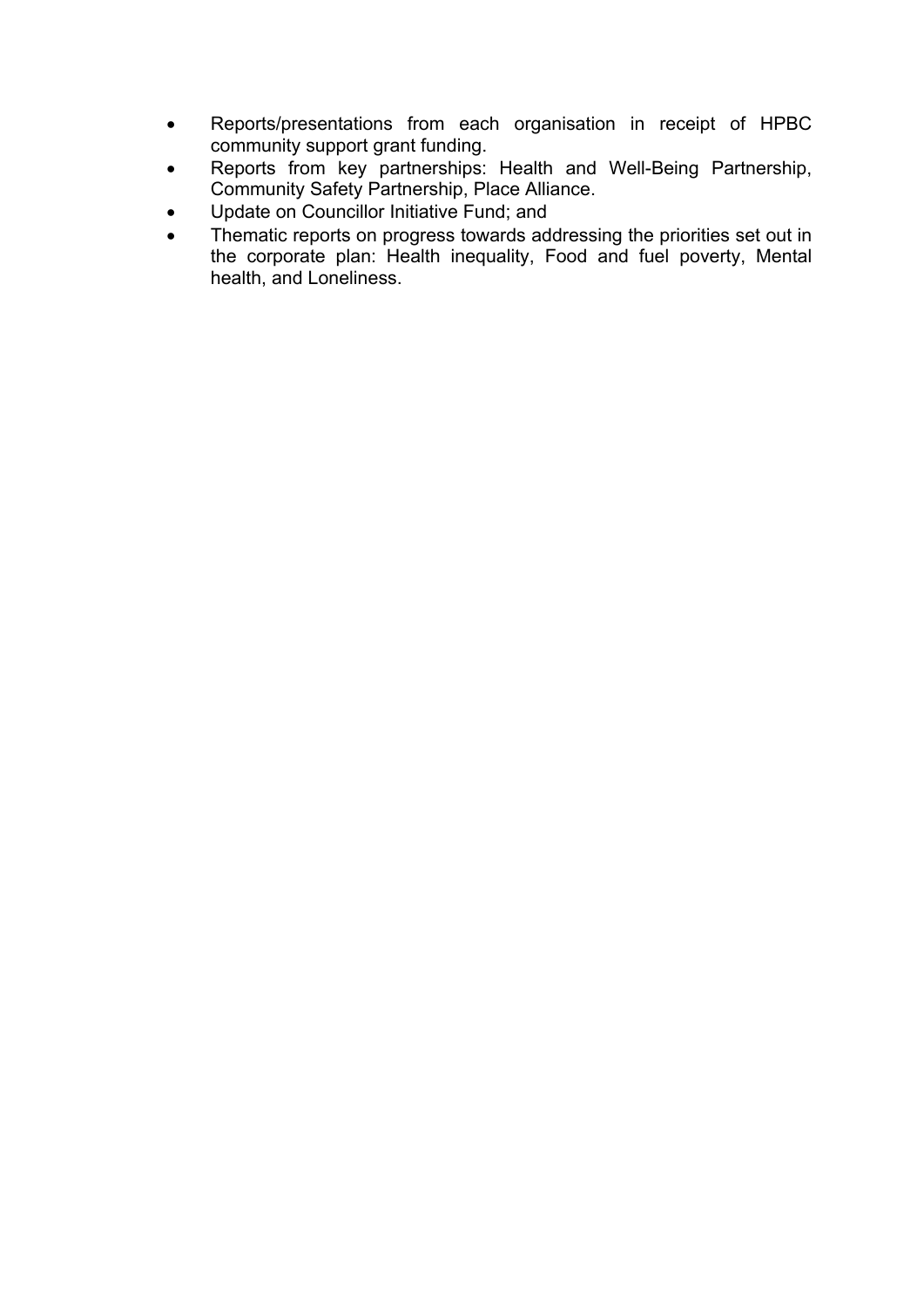### **Appendix A Services Provided by Funded Organisations**

*Citizens Advice*

| General advice (face-to-face, phone and<br>webchat).                                   | Money advice and associated debt case<br>work.                        | Personal budgeting support.                             |
|----------------------------------------------------------------------------------------|-----------------------------------------------------------------------|---------------------------------------------------------|
| Specialist energy team focussing on<br>helping consumers reduce their energy<br>costs. | <b>Building Better opportunities (Money</b><br>Sorted) <sup>5</sup> . | Help to claim advice for Universal Credit<br>claimants. |
| Pension Wise. <sup>6</sup>                                                             | Homelessness prevention.                                              |                                                         |

# *High Peak Community and Voluntary Support (HPCVS)*

| Group development support.                                                                               | Bereavement and loss support groups.                                                               | Children and Young Person Network.                                                                              |
|----------------------------------------------------------------------------------------------------------|----------------------------------------------------------------------------------------------------|-----------------------------------------------------------------------------------------------------------------|
| Local management of the Community<br>Derbyshire Database (database of all<br>local groups and services). | Provision of strategic input to local, district   •<br>and county wide agendas and<br>partnerships | Local administration of the Police and<br>Crime Commissioner's Vulnerability Fund<br>for bids up to $£1,0007$ . |
| 'Social Connectedness' project<br>(supporting the lonely and isolated).                                  | Governance training.                                                                               | Social Prescribing across the High Peak<br>(excluding Glossopdale).                                             |
| Funding workshops.                                                                                       |                                                                                                    |                                                                                                                 |

# *Samaritans of Buxton and High Peak*

| people and<br>I support<br>and<br>nıng<br>Liste<br>. ιο<br>. .<br>.<br>of need<br>communities in<br>times<br>ו טי | <b>prevention</b><br>suicide |  |
|-------------------------------------------------------------------------------------------------------------------|------------------------------|--|
|-------------------------------------------------------------------------------------------------------------------|------------------------------|--|

 $5$  Support for people whose financial circumstances are spiralling or causing stress.

 $6$  A government service that helps people understand the pension options available to them.

<sup>7</sup> Bids of over £1,000 are administered directly by the OPCC.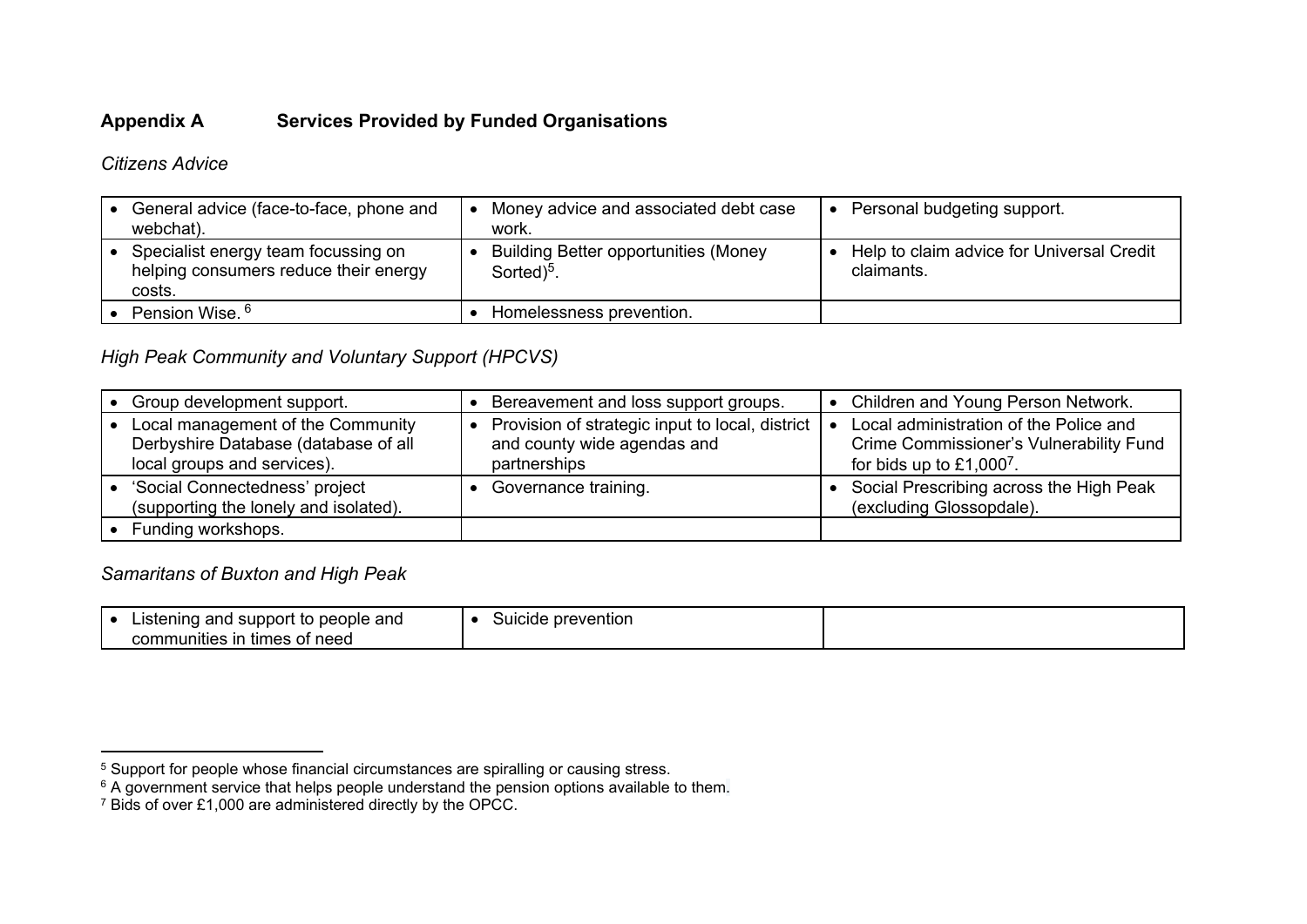# *The Bureau*

| Providing volunteering opportunities.                                                                                                      | Sight loss support.                                                                                                                              | Befriending and mentoring sessions.                                                                                                                                                     |
|--------------------------------------------------------------------------------------------------------------------------------------------|--------------------------------------------------------------------------------------------------------------------------------------------------|-----------------------------------------------------------------------------------------------------------------------------------------------------------------------------------------|
| Call Companions (telephone befriending<br>service for socially isolated or sight<br>impaired people).                                      | <b>Building Better Opportunities (Towards)</b><br>Work) (tailored pre-employment support).                                                       | • Car scheme (volunteer drivers taking<br>people unable to use public transport or<br>taxis to medical appointments).                                                                   |
| Life Skills (group work and volunteer<br>mentor support).                                                                                  | Peer support group for anyone caring for<br>those living with dementia.                                                                          | Social groups (informal check in and chat<br>groups facilitated by the Community<br>Navigation team).                                                                                   |
| <b>Community Navigation (NHS funded)</b><br>workers supporting people to meet goals<br>and link into activities, support and<br>services). | Move More (encouraging people across<br>Glossopdale to get involved, start moving<br>more and share ways to fit activity into<br>everyday life). | • Community Development (supporting<br>community groups and organisations<br>through providing advice, guidance and<br>funding through grants and place-based<br>partnerships schemes). |

# *New Mills Volunteer Centre*

|           | Transport to medical appointments (car<br>scheme involving volunteer drivers<br>transporting those unable to use public<br>transport). | IT support (eg enabling people to access<br>Zoom and similar platforms).                                                                                            |           | Befriending service (currently rebranded<br>as 'check in and chat').                            |
|-----------|----------------------------------------------------------------------------------------------------------------------------------------|---------------------------------------------------------------------------------------------------------------------------------------------------------------------|-----------|-------------------------------------------------------------------------------------------------|
|           | Chair-based exercise classes.                                                                                                          | • Prescription delivery service.                                                                                                                                    |           | • Shopping service.                                                                             |
| $\bullet$ | Friday lunch club.                                                                                                                     | Help with garden maintenance, small<br>gardening jobs, general tidy ups.                                                                                            | $\bullet$ | Signposting service on information about<br>VCS services.                                       |
|           | Volunteer brokerage on behalf of local and<br>national voluntary organisations.                                                        | $D/Y$ - home safety and security support to $\vert$<br>older and vulnerable people - key safe<br>install / handrails, changing lightbulbs -<br>small handyman jobs. |           | Group Support - provision of dementia<br>friendly, stroke support, handicraft social<br>groups. |
|           | Minibus transport -usually used for in<br>house groups, shopping trips, market<br>town shopping and day trips etc                      | Allotment which provides food for the<br>centre's lunch club                                                                                                        |           |                                                                                                 |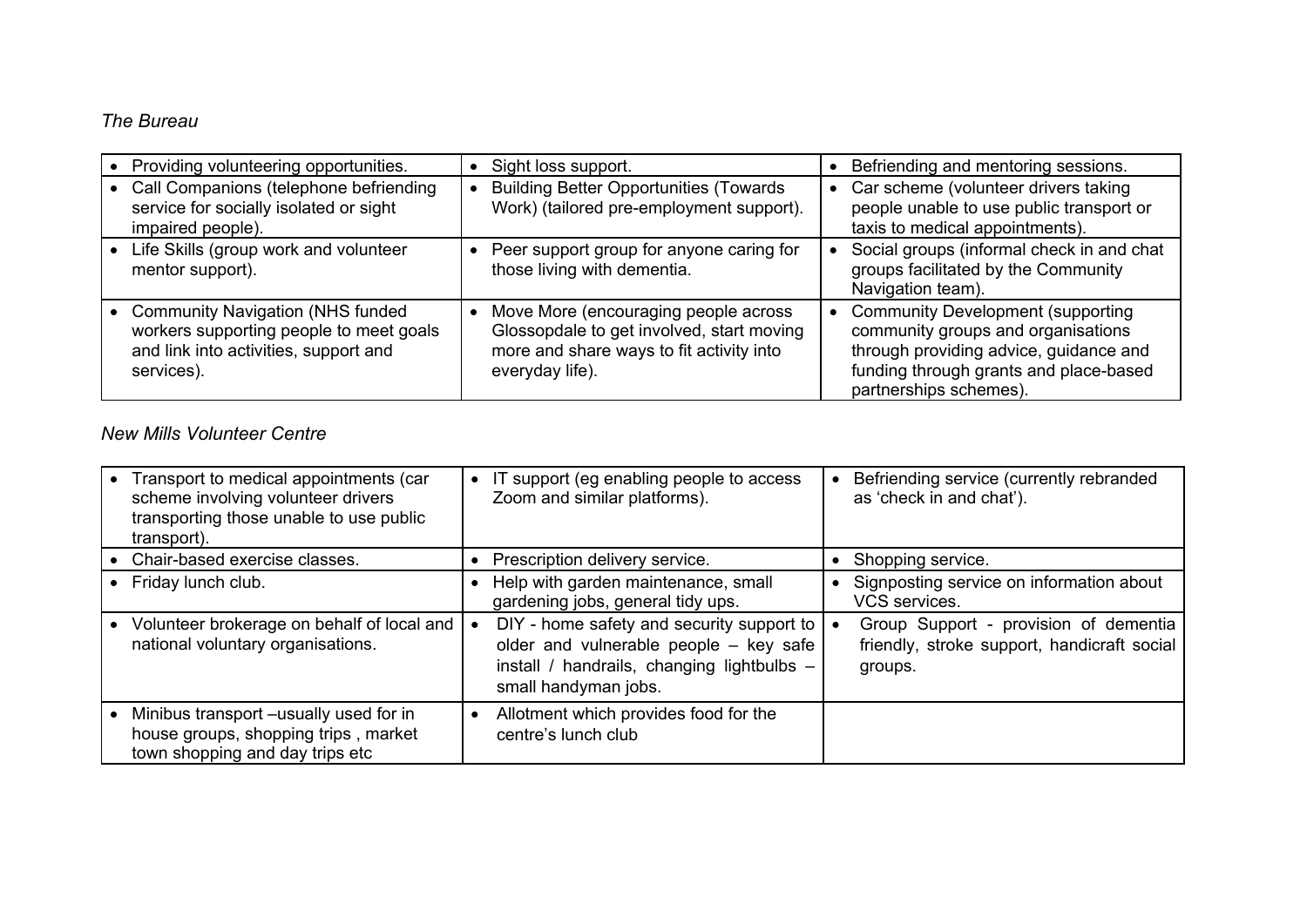# *Café Jericho Ltd (t/a Gamesley Community Café)*

| Breakfast club for Primary and<br>Comprehensive school children. | Safe place for people with mental health<br>issues to meet and get support | Help and support to those with drug,<br>alcohol or gambling addiction through<br>links with rehab centres and the local GP |
|------------------------------------------------------------------|----------------------------------------------------------------------------|----------------------------------------------------------------------------------------------------------------------------|
|                                                                  |                                                                            | surgery.                                                                                                                   |

# *Connex Community Support*

| • Volunteer brokerage (promotion of<br>volunteering within the community,<br>recruitment of volunteers for local,<br>regional and national organisations).                                                                                                                                                                  | Social Group activities (coffee clubs, 'Meet<br>$\bullet$<br>& Eat' group, art group etc for older and<br>vulnerable people).                                                                                                                                      | Befriending (one-to-one social visits and<br>or telephone contact to help reduce<br>loneliness and isolation).                                                                                                                                                                                                                     |
|-----------------------------------------------------------------------------------------------------------------------------------------------------------------------------------------------------------------------------------------------------------------------------------------------------------------------------|--------------------------------------------------------------------------------------------------------------------------------------------------------------------------------------------------------------------------------------------------------------------|------------------------------------------------------------------------------------------------------------------------------------------------------------------------------------------------------------------------------------------------------------------------------------------------------------------------------------|
| • Free short-term (6 weeks) loan of<br>wheelchairs, basis for those that are<br>isolating, shielding and are vulnerable).                                                                                                                                                                                                   | Hearing Aid battery distribution (collection<br>point for hearing aid batteries for patients<br>registered at the audiology clinic at<br>Chesterfield Royal Hospital).                                                                                             | Management support of Buxton 'Street by<br>Street' (a mutual aid group that emerged<br>in direct response to Covid to provide<br>practical help on a neighbourhood                                                                                                                                                                 |
| • Home from Hospital service (practical help<br>and social contact to support people<br>following discharge from hospital, and<br>support to help avoid<br>admission/readmission to hospital. Help<br>includes prescription collection, shopping<br>support, and liaison with hospital<br>discharge and social care teams). | Home Maintenance and Hoarding<br>Clearance service. This is a charged for<br>service, providing practical home<br>maintenance support. The service also<br>provides a specialist property clearance<br>for people identified as having a hoarding<br>disorder.     | Handy Van service (delivery of the DCC<br>Handy Van service across the High Peak<br>(and the whole of north Derbyshire). The<br>service provides free home safety and<br>security support to older and vulnerable<br>people, and installs telecare equipment to<br>enable people to continue to live safely<br>and independently). |
| • Transport (volunteer transport service,<br>taking people to medical and hospital<br>appointments across the High Peak. Lead<br>organisation for the delivery of the<br>Derbyshire Connect Active Travel High<br>Peak and North Derbyshire Dales service                                                                   | • 'Alive & Kickin' project (social activities<br>that support and encourage physical<br>activity and communal activities amongst<br>older and vulnerable, and that help to<br>involve residents of care homes in their<br>local community. Activities include 'New | Care & Support services – domiciliary<br>$\bullet$<br>personal care for vulnerable children and<br>adults of all ages, to enable them to live<br>safe and more fulfilled independent lives.<br>This is a CQC registered service, working<br>with local authorities for care provision, as                                          |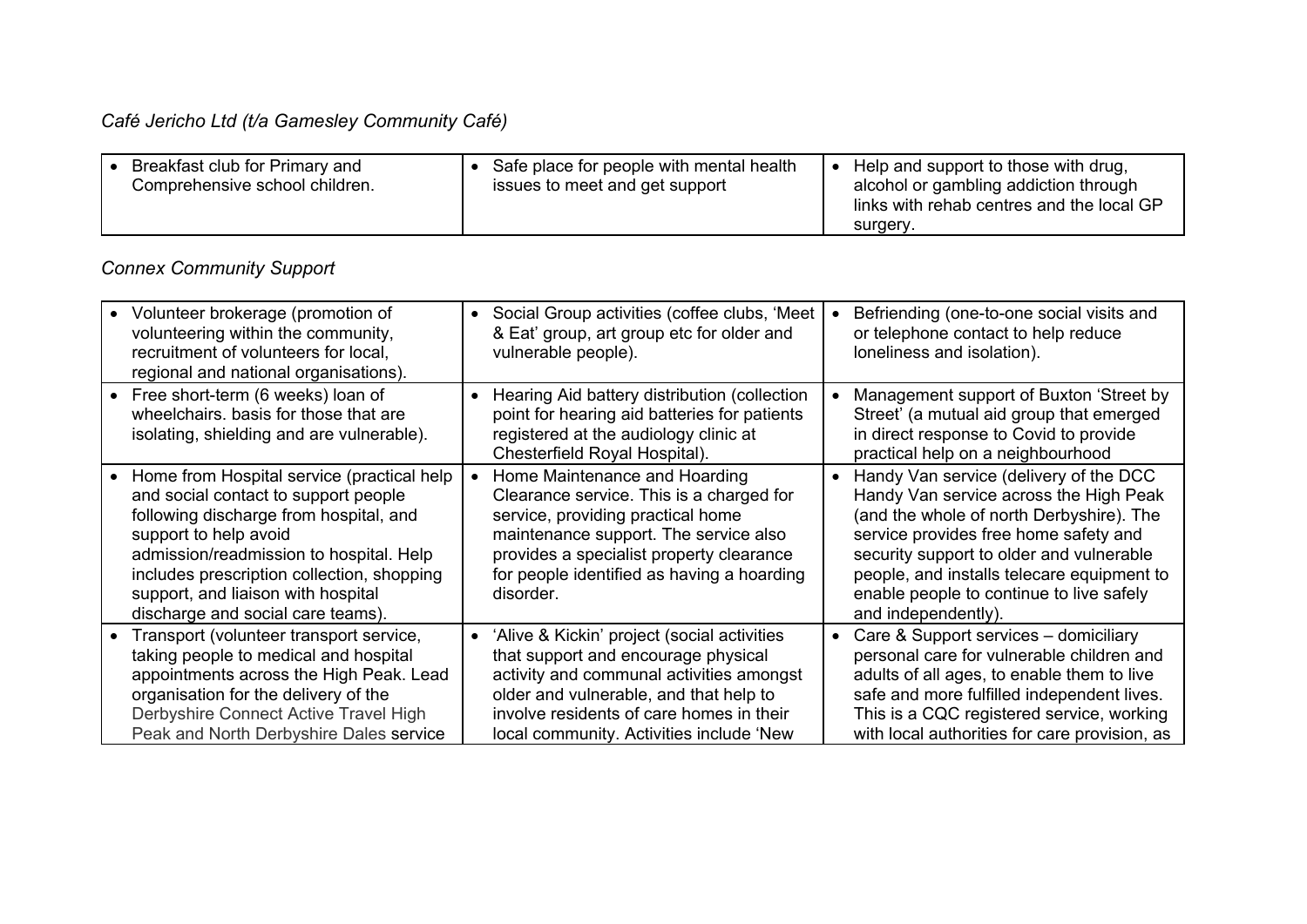| contract <sup>8</sup> across the High Peak (in<br>partnership with New Mills VC, The<br>Bureau, and Bakewell & Eyam Community<br>Transport)). | Age Kurling', 'Little Weeds Gardening'<br>project and a furniture upcycling project). | well as working directly with clients for<br>private care packages. |
|-----------------------------------------------------------------------------------------------------------------------------------------------|---------------------------------------------------------------------------------------|---------------------------------------------------------------------|
|-----------------------------------------------------------------------------------------------------------------------------------------------|---------------------------------------------------------------------------------------|---------------------------------------------------------------------|

### *Glossopdale Furniture Project*

| Offer a service to the public by collecting<br>donated, unwanted items of furniture for<br>re-use, resale or recycling.                  | Prevent waste by restoring and upcycling<br>furniture or making new items of furniture<br>from recycled wood. | Offer training to volunteers to help and<br>support them into paid employment. |
|------------------------------------------------------------------------------------------------------------------------------------------|---------------------------------------------------------------------------------------------------------------|--------------------------------------------------------------------------------|
| Look at ways of increasing our sales to<br>further support the project's charitable<br>ethos and become more financially<br>sustainable. |                                                                                                               |                                                                                |

 $8$  Services to healthcare appointments for people unable to use conventional buses because of age, disability or because they live in areas where public transport is limited. Services are door-to-door to hospital, GP surgeries, health centres, clinics, dentists, opticians, chemists, physiotherapists and any other medical appointments. Passenger assistants are available, on request, for anyone needing extra help.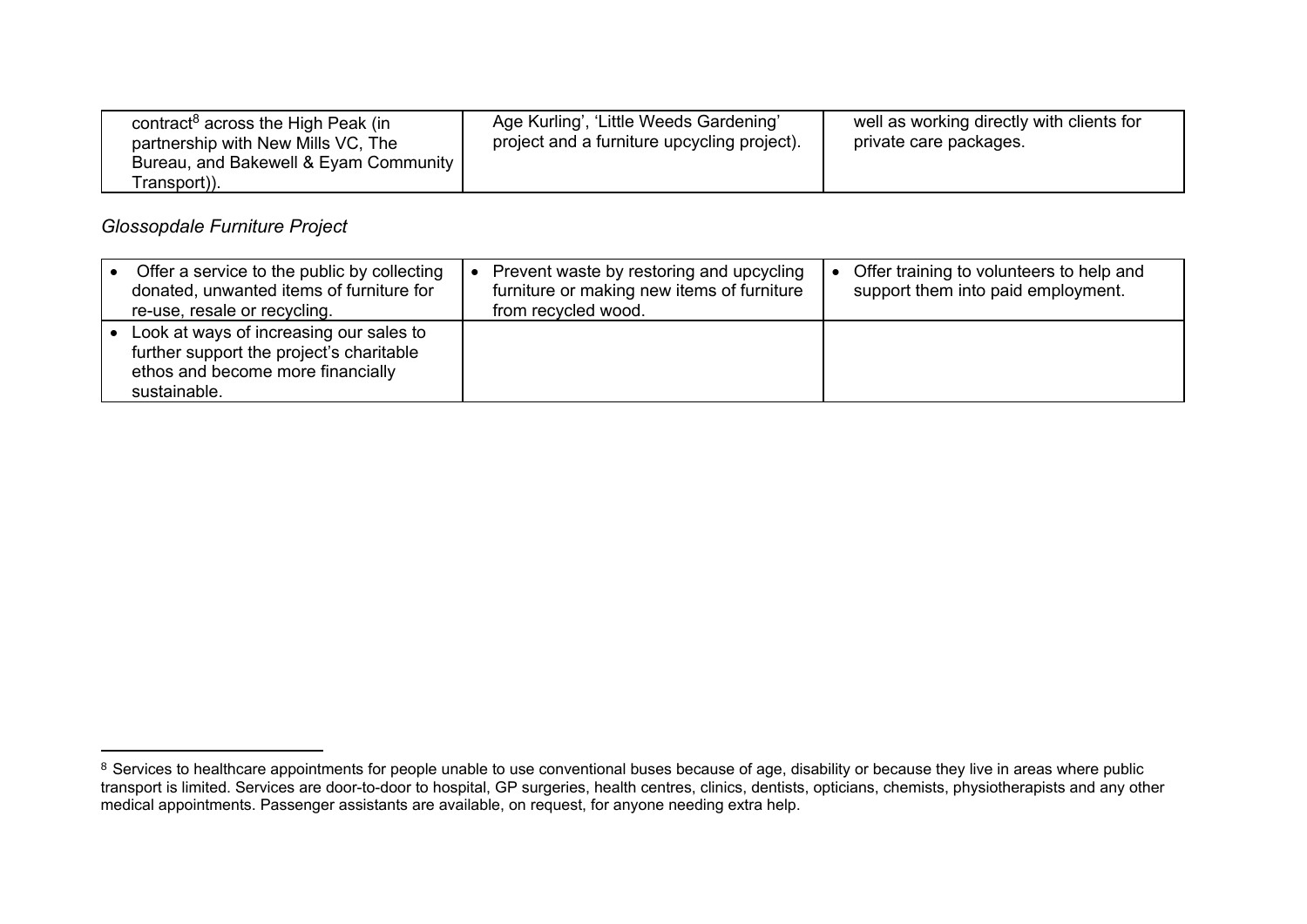# **APPENDIX B VCSE contributions to the Corporate Plan**

The organisations were asked to identify how they helped to meet the priorities within HPBC's Corporate Plan. Their responses are provided below.

| Organisation                                  | <b>Health</b><br>inequality                                            | Food and Fuel<br><b>Poverty</b>                                                                                                                                                                                                                                                                                                           | <b>Mental Health</b>                                                                                                                              | Loneliness                                                                                                                                                                                                                                                                                                                                             | Community<br><b>Safety</b>                                                       | Supporting<br>Access to<br><b>Services</b>                                                                                                                                                                                            | Supporting<br>Local<br><b>Businesses</b>                                                                                         | <b>Protecting the</b><br>Environment                                        | Use of<br><b>Parks/Open</b><br>Spaces                                                                         | Access to<br><b>Physical and</b><br>Leisure<br><b>Activities</b>                                                      |
|-----------------------------------------------|------------------------------------------------------------------------|-------------------------------------------------------------------------------------------------------------------------------------------------------------------------------------------------------------------------------------------------------------------------------------------------------------------------------------------|---------------------------------------------------------------------------------------------------------------------------------------------------|--------------------------------------------------------------------------------------------------------------------------------------------------------------------------------------------------------------------------------------------------------------------------------------------------------------------------------------------------------|----------------------------------------------------------------------------------|---------------------------------------------------------------------------------------------------------------------------------------------------------------------------------------------------------------------------------------|----------------------------------------------------------------------------------------------------------------------------------|-----------------------------------------------------------------------------|---------------------------------------------------------------------------------------------------------------|-----------------------------------------------------------------------------------------------------------------------|
| <b>Citizens Advice</b><br><b>Bureau (CAB)</b> | Advice helps to<br>address the<br>social<br>determinants of<br>health. | Specialist energy Advice can help<br>team focusses<br>on helping<br>consumers<br>reduce their<br>energy costs.<br>CAB work closely<br>with foodbanks tol<br>help clients<br>needing<br>specialist benefit<br>checks and<br>dealing with any<br>debt issues.<br>Provide access<br>to accurate<br>ladvice, debt<br>management and<br>income | clients feel more<br>supported and<br>empowered to<br>help deal with<br>any issues that<br>may be having a<br>negative effect<br>on mental health | Specialist older<br>peoples champion<br>project based in<br>the High Peak.<br>CAB receive<br>referrals from local<br>dementia charities<br>and groups and<br>offer a home<br>visiting service to<br>assist with benefit<br>checks and<br>general advice<br>queries.<br>CAB are hoping to<br>resume service<br>delivery from<br>loutreach<br>locations. |                                                                                  | CAB has trained<br>advisors who<br>specialise in<br>supporting clients<br>who are digitally<br>excluded. They<br>can assist with<br>making online<br>claims and provide<br>basic training and<br>assistance in<br>digital upskilling. |                                                                                                                                  |                                                                             |                                                                                                               |                                                                                                                       |
| <b>High Peak CVS</b>                          | Social<br>Prescribing and<br>access to<br>groups                       | maximisation.<br>Linking in with<br>local groups and<br>organisations<br>such as CAB.<br>Social<br>Prescribing offersservices.<br>support to those<br>lmost vulnerable                                                                                                                                                                    | Social<br>Prescribing,<br>support for<br>mental health<br>groups and                                                                              | Social<br>Connectedness -<br>working with<br>Public Health<br>focusing on Young Fund for the<br>People, Digital<br>Exclusion and<br>Community<br>Engagement                                                                                                                                                                                            | <b>HPCVS</b><br>administer the<br><b>PCC</b><br>Vulnerability<br>High Peak       | Social<br>Connectedness<br>project                                                                                                                                                                                                    | Corporate<br>Partnership<br>Scheme-<br>encouraging<br>businesses to<br>work with<br><b>HPCVS</b> to<br>support the<br>community. |                                                                             | <b>HPCVS</b><br>encourage<br>members to<br>utilise parks and Health &<br>open spaces for<br>their activities. | Support for the<br>Move More<br>initiative and<br>Wellbeing<br>Partnership's<br><b>Physical Activity</b><br>priority. |
| <b>Connex</b>                                 | Enable access<br>to medical<br>support,<br>signposting to              | Shopping<br>support, food<br>parcel delivery,<br>signposting                                                                                                                                                                                                                                                                              | Befriending and<br>social contact                                                                                                                 | Befriending and<br>social group<br>activities                                                                                                                                                                                                                                                                                                          | Handy Van –<br>installation of<br>home security<br>and fire safety<br>equipment. | Transport<br>provision, Home<br>from Hospital<br>support,<br>Befriending.                                                                                                                                                             | Volunteer<br>recruitment to<br>help support<br>community<br>initiatives.                                                         | Volunteer<br>recruitment to<br>help support<br>conservation<br>initiatives. | 'Park Pootle' -<br>embryonic<br>walking group<br>curtailed by<br>Covid) but due                               | Care & Support<br>assists people<br>with disabilities<br>to take part in                                              |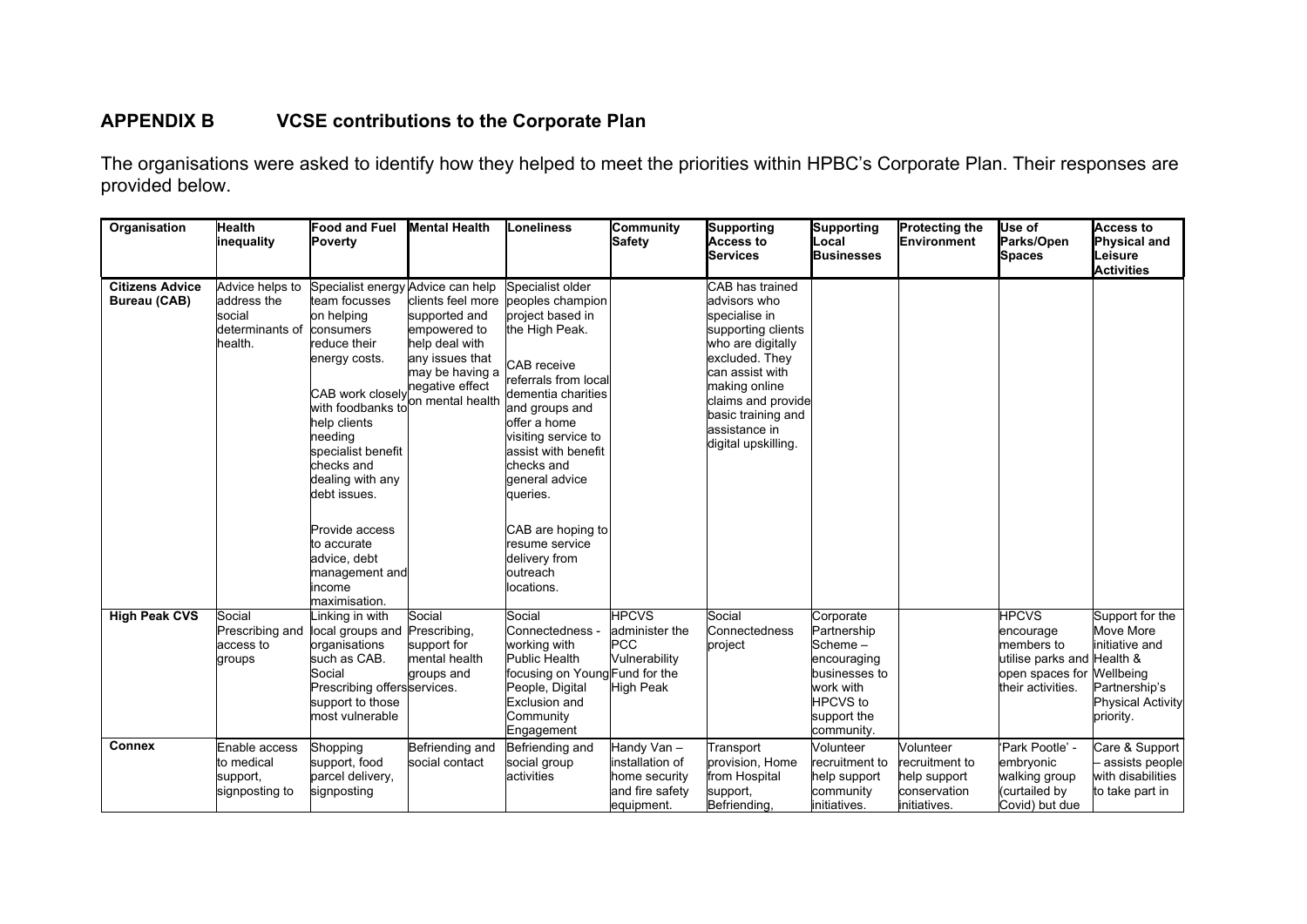| Organisation                                   | <b>Health</b><br>inequality                                                                                                                                                                                                                                                                          | <b>Food and Fuel</b><br>Poverty                                                                                                              | <b>Mental Health</b>                                                                                                                                                                                                                                                                                                                                                                                               | Loneliness                                                                                                                                                                                                                                                                                                                                                                                  | Community<br>Safety                                                                                                                                                                                                                                                                                                                                                                                                                                                        | Supporting<br>Access to<br><b>Services</b>                                                                                                                                                                                                                                                                                                                                                                                                                                                                                                                                 | Supporting<br>Local<br><b>Businesses</b>                                                                                                                                                                                                                                                                                                                                                                                                   | <b>Protecting the</b><br><b>Environment</b>                                                                                                                                                                                                                                                                                                                                                                                                                                                                                                                                               | Use of<br>Parks/Open<br><b>Spaces</b>                                                                                                                                                                                                                                                                                                                                                                                                                                                                                                                                                                                                    | Access to<br><b>Physical and</b><br>Leisure<br><b>Activities</b>                                                                                                                                                                |
|------------------------------------------------|------------------------------------------------------------------------------------------------------------------------------------------------------------------------------------------------------------------------------------------------------------------------------------------------------|----------------------------------------------------------------------------------------------------------------------------------------------|--------------------------------------------------------------------------------------------------------------------------------------------------------------------------------------------------------------------------------------------------------------------------------------------------------------------------------------------------------------------------------------------------------------------|---------------------------------------------------------------------------------------------------------------------------------------------------------------------------------------------------------------------------------------------------------------------------------------------------------------------------------------------------------------------------------------------|----------------------------------------------------------------------------------------------------------------------------------------------------------------------------------------------------------------------------------------------------------------------------------------------------------------------------------------------------------------------------------------------------------------------------------------------------------------------------|----------------------------------------------------------------------------------------------------------------------------------------------------------------------------------------------------------------------------------------------------------------------------------------------------------------------------------------------------------------------------------------------------------------------------------------------------------------------------------------------------------------------------------------------------------------------------|--------------------------------------------------------------------------------------------------------------------------------------------------------------------------------------------------------------------------------------------------------------------------------------------------------------------------------------------------------------------------------------------------------------------------------------------|-------------------------------------------------------------------------------------------------------------------------------------------------------------------------------------------------------------------------------------------------------------------------------------------------------------------------------------------------------------------------------------------------------------------------------------------------------------------------------------------------------------------------------------------------------------------------------------------|------------------------------------------------------------------------------------------------------------------------------------------------------------------------------------------------------------------------------------------------------------------------------------------------------------------------------------------------------------------------------------------------------------------------------------------------------------------------------------------------------------------------------------------------------------------------------------------------------------------------------------------|---------------------------------------------------------------------------------------------------------------------------------------------------------------------------------------------------------------------------------|
|                                                | other support<br>services                                                                                                                                                                                                                                                                            | support to<br>access                                                                                                                         |                                                                                                                                                                                                                                                                                                                                                                                                                    |                                                                                                                                                                                                                                                                                                                                                                                             |                                                                                                                                                                                                                                                                                                                                                                                                                                                                            | simple IT support<br>to help people<br>stay connected<br>with wider family<br>and friends.                                                                                                                                                                                                                                                                                                                                                                                                                                                                                 |                                                                                                                                                                                                                                                                                                                                                                                                                                            |                                                                                                                                                                                                                                                                                                                                                                                                                                                                                                                                                                                           | to restart in early physical<br>2021. Easy walk activities.<br>and talk group<br>around Buxton<br>Pavilion<br>Gardens for<br>those 'new to<br>exercise' and<br>looking to build<br>social<br>confidence<br>again.                                                                                                                                                                                                                                                                                                                                                                                                                        |                                                                                                                                                                                                                                 |
| The Bureau<br>(Glossop<br>Volunteer<br>Centre) | Support people<br>wider<br>determinants of<br>าealth.<br>Target services<br>and community<br>development<br>efforts in<br>deprived areas.<br><b>Building Better</b><br>Opportunities<br>(BBO) Towards<br>Work project, lifel<br>skills, social<br>prescribing and<br>volunteer car<br>scheme support | Provide<br>in relation to the signposting and<br>support to<br>access local<br>foodbanks,<br>Citizens Advice<br>or manage their<br>finances. | Support local<br>people's<br>wellbeing<br>through a range<br>of our services.<br>with the aim to<br>prevent people<br>requiring mental<br>health services,<br>to give them the<br>tools to manage<br>good mental<br>health, through<br>social connection facilitate<br>and meaningful<br>activity. Provide<br>signposting and<br>support to local<br>mental health<br>services such as<br>MIND or Minds<br>Matter. | Most of our<br>services aim to<br>reduce loneliness<br>and the impact of<br>loneliness on the<br>local community.<br>Through<br>befriending, social communities,<br>groups, mentoring where there may training and<br>and even the car<br>scheme, we aim to antisocial activity need to access<br>provide positive<br>interactions and<br>friendships<br>between clients<br>and volunteers. | We liaise with<br>local PCSOs and with local tech<br>highlight where<br>our clients may<br>be feeling unsafe which aims to<br>in their<br>be high levels of equipment they<br>and we can also online services.<br>discuss these<br>issues with local<br>councillors. We<br>are developing<br>pathways and<br>referral routes<br>from local<br>PCSO's and<br>probation<br>services into our<br>offer to help<br>rehabilitate<br>offenders and<br>community<br>cohesiveness. | We are working<br>Police Officers to charity PC Refurb collected and<br>on their Digital<br>Literacy project,<br>provide local<br>people with the<br>We are actively<br>recruiting<br>volunteers for<br>them, referring<br>clients for their<br>services and<br>acting as a<br>collection point for community but We are starting to with painted<br>the IT equipment. for our clients<br>While we are<br>offering online<br>create a sense of services, we ask<br>clients and<br>volunteers if they<br>need any support<br>to access these<br>services and<br>ensure that | Throughout<br>lockdown, we<br>shared<br>information<br>regarding local waste. We<br>business who<br>and collect<br>services, and<br>lwe will<br>continue to do<br>this as we<br>believe it is<br>vital to support means less<br>these<br>businesses,<br>not just for our wasted.<br>who rely on<br>these delivery<br>services so<br>much.<br>We also<br>developed the<br>Glossop<br>Loves' brand<br>which we<br>aimed to offer<br>to local | We have our own<br>Environmental<br>Sustainability<br>policy where we<br>pledge to reduce<br>recycle all<br>were providing recyclable items<br>delivery or clickusing the brown<br>bin that we pay<br>for ourselves, and we are<br>we have vastly<br>reduced the<br>amount of printingof local walks<br>we do which<br>electricity used<br>and less paper<br>develop social<br>activities within<br>green spaces<br>because of the<br>positive impact<br>this has on<br>wellbeing and<br>hope to foster<br>wellbeing<br>outcomes with<br>individuals as well Howard park<br>as a sense of | One of our<br>newer projects,<br>Move More,<br>aims to<br>encourage<br>people across<br>Glossopdale to<br>fit activity into<br>everyday life.<br>One of the ways people to<br>attempting this is activities.<br>through a range Examples of<br>and activities -<br>Milestone walks development of<br>are a collection a dementia<br>of mapped walks swim and gym<br>in the local area and swim<br>stones along the motivate people<br>route and online new to exercise<br>maps, which are to engage<br>shared online.<br>We also have<br>the story walks,<br>which are a<br>range of<br>mapped walks in<br>Manor park,<br>and Whitfield, | See the above<br>two boxes. We<br>partner with<br>move more and<br>our local leisure<br>provider to<br>develop joint<br>initiatives to<br>encourage<br>access leisure<br>this have been<br>the<br>buddies to<br>positively with |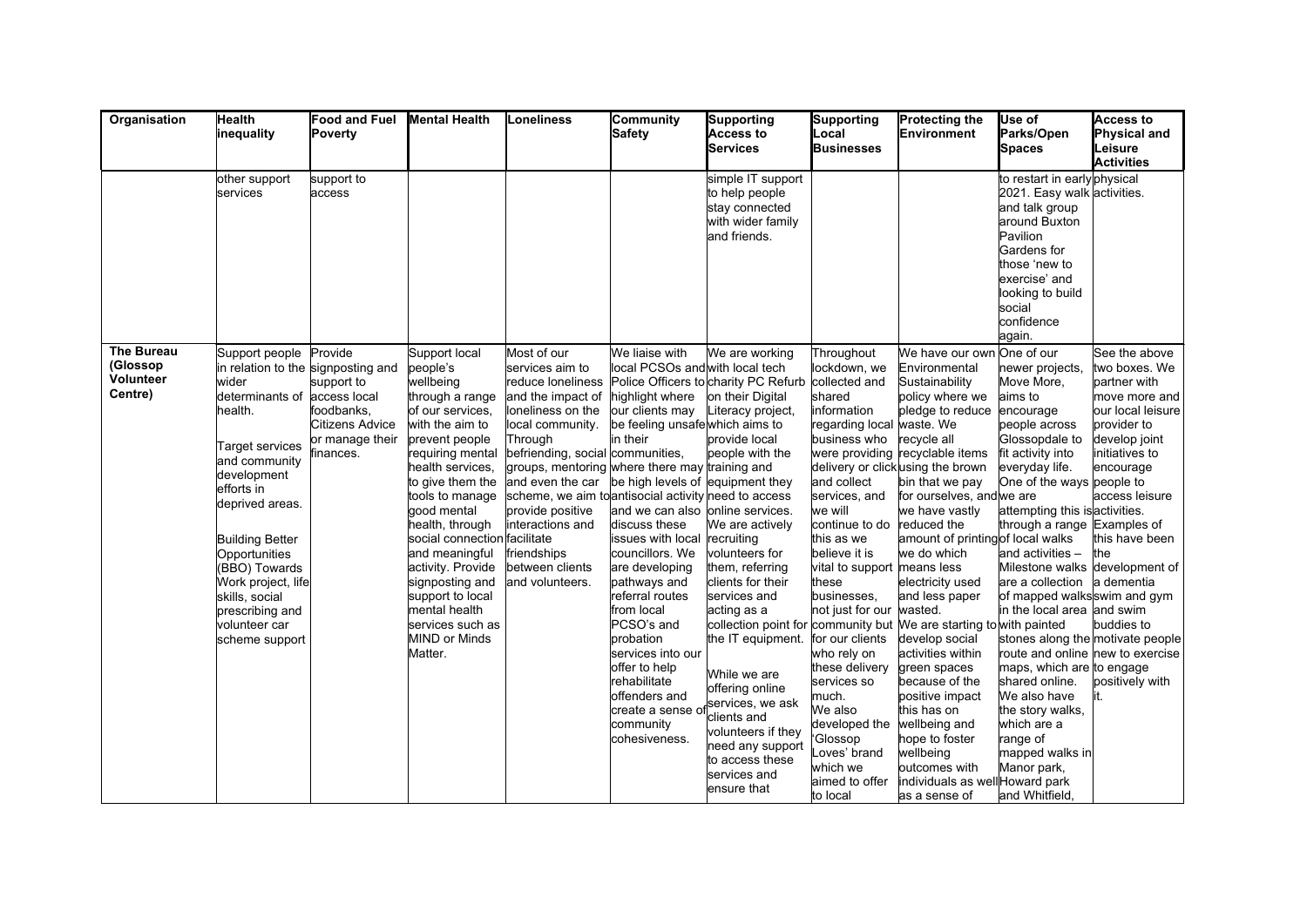| Organisation                               | <b>Health</b><br>inequality                                                                                        | Food and Fuel Mental Health<br>Poverty                   |                                                                                                                                                                                                | Loneliness                                                                                                               | Community<br><b>Safety</b> | Supporting<br>Access to<br><b>Services</b>         | Supporting<br>Local<br><b>Businesses</b>                                    | <b>Protecting the</b><br>Environment                                                                                                                                                                                                                                                                                                 | Use of<br>Parks/Open<br><b>Spaces</b>                                                              | <b>Access to</b><br><b>Physical and</b><br>Leisure<br><b>Activities</b> |
|--------------------------------------------|--------------------------------------------------------------------------------------------------------------------|----------------------------------------------------------|------------------------------------------------------------------------------------------------------------------------------------------------------------------------------------------------|--------------------------------------------------------------------------------------------------------------------------|----------------------------|----------------------------------------------------|-----------------------------------------------------------------------------|--------------------------------------------------------------------------------------------------------------------------------------------------------------------------------------------------------------------------------------------------------------------------------------------------------------------------------------|----------------------------------------------------------------------------------------------------|-------------------------------------------------------------------------|
|                                            |                                                                                                                    |                                                          |                                                                                                                                                                                                |                                                                                                                          |                            | nobody feels<br>excluded.                          | businesses.<br>this is still an<br>option to be<br>developed.               | bride and<br>ownership for our story for children<br>llocal<br>environment.<br>Examples of this bright leaflets<br>are Glossop's big with bright<br>pick (using<br>volunteers to tidy keep them<br>up the local area) engaged. Also<br>and walk and talk see above.<br>group (social<br>groups walking in<br>the great<br>outdoors). | lwhich have a<br>to follow along<br>the route and<br>illustrations to                              |                                                                         |
| <b>New Mills</b><br>Volunteer<br>Centre    | <b>Transport to</b><br>medical appts                                                                               | Lunch Club<br>Delivery<br>donations)<br>requested)       | Check in and<br>chat service                                                                                                                                                                   | Check in and chat<br>lservice                                                                                            |                            | T support. Zoom<br>training over the<br>telephone. |                                                                             |                                                                                                                                                                                                                                                                                                                                      | We are working<br>with HPBC and<br>other orgs to seeclass<br>how we can<br>develop such a<br>plan. | Online chair-<br>based exercise                                         |
| <b>Samaritans</b>                          | Respond to calls Listening and<br>from people in<br>poor health,<br>often related to<br>drug or alcohol<br>issues. | referral to<br>specialised<br>services if<br>appropriate | Samaritans<br>estimate that<br>around 60% of<br>callers have<br>mental health<br>issues. Call<br>takers provide<br>support and may regularly.<br>also refer them to<br>specialist<br>services. | Many callers are<br>desperately lonely<br>and/or isolated for<br>a variety of<br>reasons. Many<br>lcontact<br>Samaritans |                            | Encourage callers<br>to contact local<br>services. |                                                                             |                                                                                                                                                                                                                                                                                                                                      |                                                                                                    |                                                                         |
| Glossopdale<br><b>Furniture</b><br>Project | Supporting with<br>the supply of<br>furniture and<br>household<br>tems.                                            |                                                          |                                                                                                                                                                                                |                                                                                                                          |                            |                                                    | Use local<br>suppliers as<br>much as<br>possible for<br>operational<br>uses | Divert over 100<br>tonnes of<br>furniture and<br>household items<br>which would<br>otherwise go to<br>landfill by reusing,<br>renovating,<br>repairing and<br>relocating putting<br>recycled produce<br>to good use.                                                                                                                 |                                                                                                    |                                                                         |